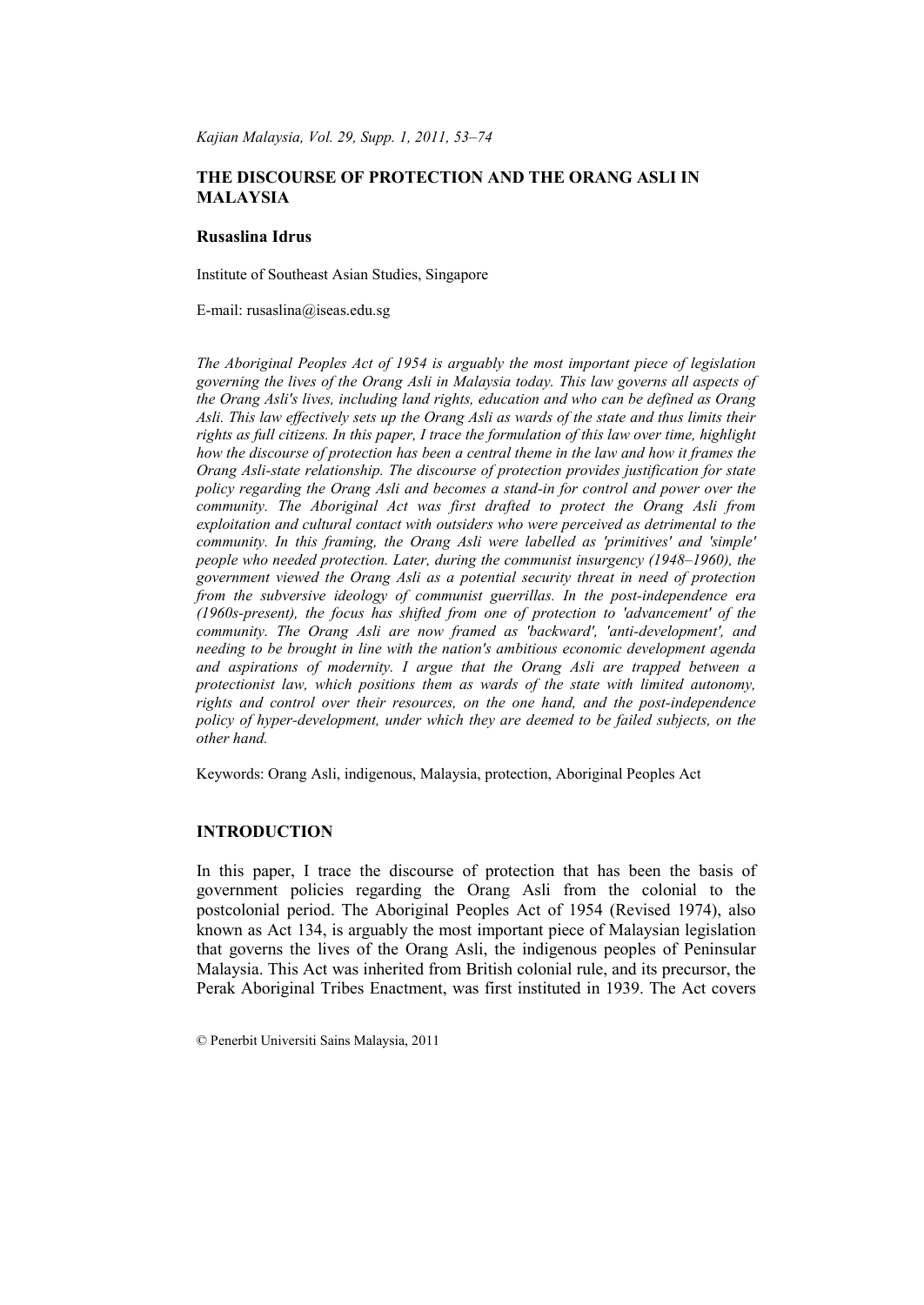most aspects of the Orang Asli's lives, including land rights, education, security and who can be defined as Orang Asli. Initially created with the benevolent aim of protecting the Orang Asli, this law, as many scholars and Orang Asli leaders have argued, is paternalistic in nature and in fact, further disadvantages this minority group (Nicholas and Baer, 2007: 120). As one Orang Asli scholar describes it, "The tone of the legislation is paternalistic, with the government in the position of parents to the Orang Asli children" (Dentan et al., 1996: 70). The Act effectively sets up the Orang Asli as wards of the state, which thus limits their rights as full citizens of Malaysia.

Although most discussions concerning this law focus on the fact that the Act 134 was a response to security needs during the Emergency Period, this essay examines the development of this law in its earlier form: the 1939 Aboriginal Tribes Enactment for the State of Perak. The 1954 law, which was initially referred to as the Aboriginal Peoples Ordinance (1954) and later revised as the Aboriginal Peoples Act (1974), was essentially an adoption of the 1939 Enactment. The earlier law, based largely on recommendations by H. D. Noone, a field ethnographer and curator for the Federated Malay States Museum Department, attempted to protect the Orang Asli's way of life (Noone, 1936). In this essay, I describe the Orang Asli state-relationship as it has developed from the colonial to the postcolonial period and examine how certain perceptions of the Orang Asli embedded within the cultural and political-economic context of the time shaped the government's attitude towards the Orang Asli. I highlight how the discourse of protection provided justification for changing state policy regarding the Orang Asli. In other words, the discourse of protection provided the rationale for government intervention and control over the community.

In the first part of this paper, I describe how the Enactment was first drafted during the colonial period to protect the 'primitive' and 'simple' Orang Asli from exploitation and cultural contact with outsiders who were seen to be detrimental to the community. Later, during the communist insurgency (1948–1960), the government viewed the Orang Asli as a potential security threat that needed to be protected from the subversive ideology of communist guerrillas. In the postindependence era (1960s–present), the state's rhetoric shifted from one of protection to 'advancement' (development) of the community. Now, the Orang Asli are framed as 'backward', 'anti-development' and needing to be brought in line with the nation's ambitious economic development agenda and aspirations of modernity.

I argue that the Orang Asli are trapped between a protectionist law that positions them as wards of the state with limited autonomy, rights and control over their resources, on the one hand, and the post-independence policy of hyperdevelopment, under which they are deemed to be failed subjects<sup>1</sup>, on the other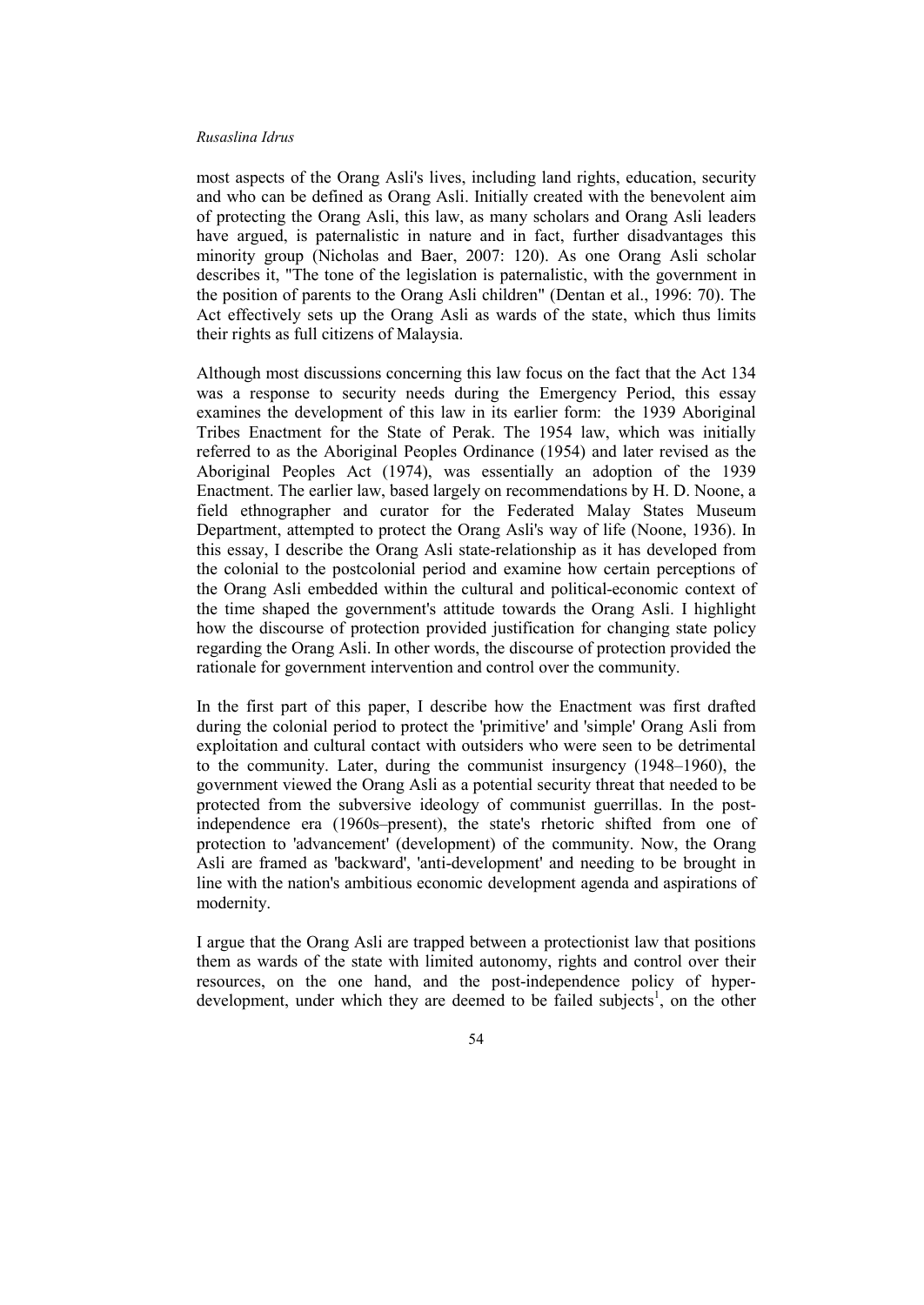hand. The Orang Asli's perceived failure to fit into the majority's model of development feeds into a vicious circle, which reinforces the idea of the Orang Asli as needing guidance and protection and thus further entrenches their position as wards of the state.

## **COLONIAL LEGACY AND LAW**

Many scholars view modern states as direct descendants of colonial regimes that have continued colonial practices in their exercise of power in controlling their populations (Pels, 1997; Ludden, 1992; Dirks, 1992). Others studying the state have critiqued the use of the colonial-native framework in analysing modern state-citizen relationships (Ong, 1999; Young, 2004; Ho, 2004). They question the usefulness of the 'postcolonial' framework of analysis in this transnational period in which modern states have taken on many different forms. Ong (1999: 35), for example, suggests that countries like Malaysia are in the process of constructing 'alternative modernities' based on new relations with their populations and the rest of the world. Patricia Seed, in examining historical continuities between colonial rule and modern states in the Americas, suggests that this continuity continues to influence not only state rule but also how indigenous movements frame their rights discourse. However, she observes that in Asia, "The English impact upon national systems of governance thus appears to be fading in regions where colonial rule began only in the past century" (Seed, 2001: 7). In her observations of India, she argues that the "rapidly growing middle classes in India currently seem to be altering the nation's central political directions in ways that cannot be understood from the vantage point of its colonial past".

In this essay, I show that this is indeed not the case in Malaysia. The assemblages of colonial rule continue to influence present day policies and politics in Malaysia. In contrast to Seed and others who see a direct continuity between colonial and modern state rule, I argue the colonial legacy leaves not only traces that inadvertently emerge from the background over time but also effects that continue to be selectively drawn upon and reinterpreted. For example, a law inherited from the colonial era may be identically codified in the postcolonial era, but its practice is interpreted according to the political-economic context of the time. The Aboriginal Enactment, first passed during the colonial period, takes on multiple forms in its implementation within different political-historical timeframes. I explore how the State (colonial and postcolonial) selected different images of the Orang Asli and different interpretations of 'protection' to justify their own agenda.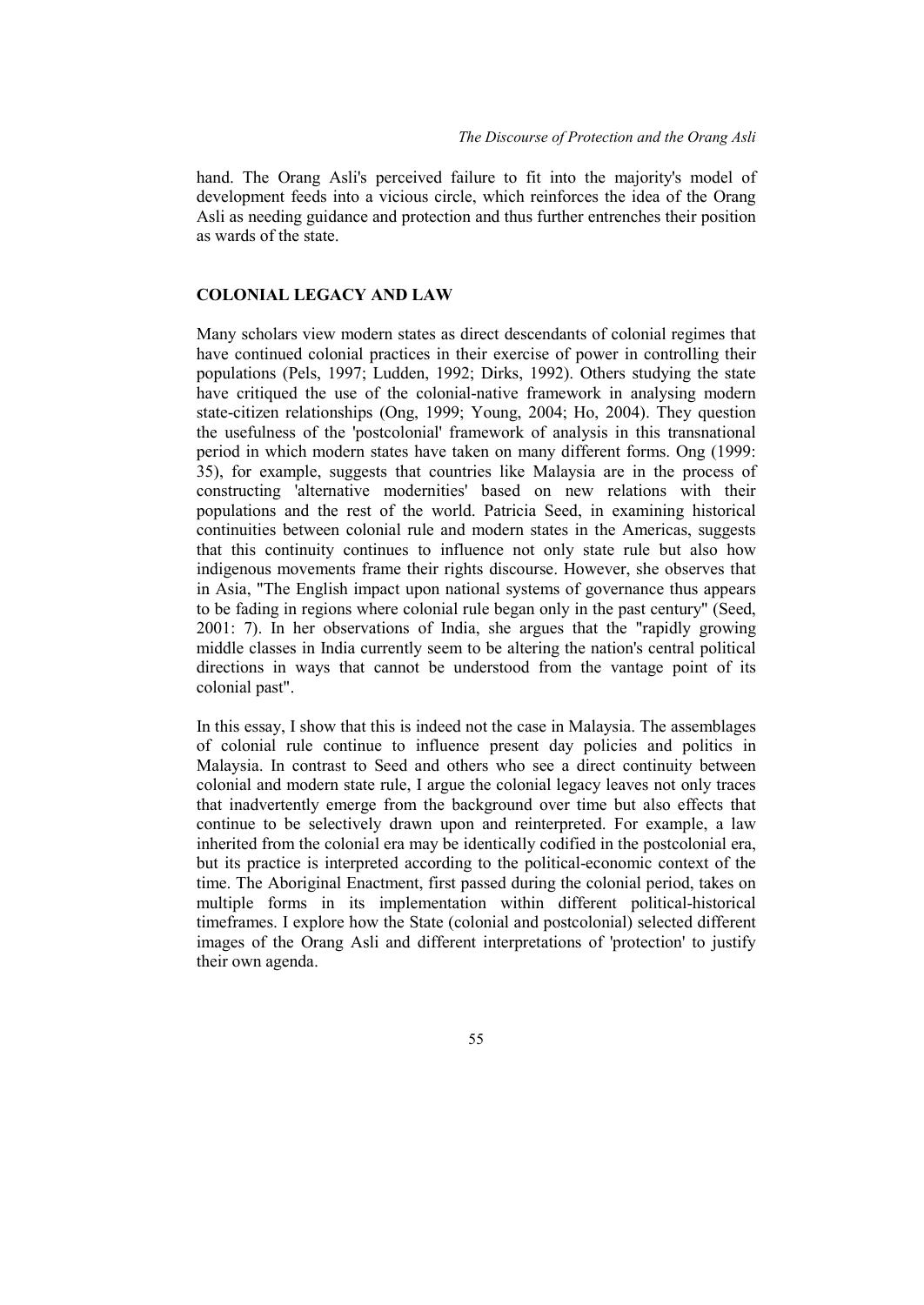In this essay, I also highlight how the roles of individuals in creating these laws are also important in understanding their formulation and implementation. Colonial law-making, as Sally Engle Merry argues, "is made up of both: chance conjunctures of particular individuals and broad economic, political and cultural forces" (Merry, 2000: 6). Here, I pay particular attention to brothers Pat and Richard Noone, both colonial officers in charge of the Orang Asli during different time periods. Pat Noone contributed to the drafting of the Perak Aborigines Enactment in 1939, which later was adopted in 1954 as the Aborigines Ordinance (and later known as the Aboriginal Act) by his younger brother, Richard Noone as Adviser on Aborigines (Leary, 1995: 34, 97). I explore their personal relationships with the Orang Asli community as well as the historical context foregrounding their service. 'Colonial transformations,' as eloquently summed up by Merry, "[comprised] a fragment of global processes of imperialism, capitalist expansion and transition to modernity but it was also the product of actions of particular people who found themselves there at the time" (Merry, 2000: 6). This essay explores this intersection of macro-structural processes and micro-contingencies with regard to how laws are created and interpreted.

# **THE 'WILD RACE' (COLONIAL ERA)**

Stemming back to the days of Victorian anthropology and the influence of social evolutionism, early writings on the Orang Asli placed them close to the bottom of the evolutionary ladder. This dominant social theory of the day, later known as Social Darwinism, supported the sense of racial superiority that western Europeans had towards the rest of the world, especially areas of their colonial expansion. The Europeans considered themselves the most evolved of humankind and therefore the most superior; they were the epitome of civilisation. This 'racial ideology' justified 'the forward march' into Asia and Africa to bring civilisation into these 'dark' continents in the last quarter of the 19th century (Hirschman, 1986). The idea of 'the white man's burden' reflected a Christian moral imperative for the civilised nation to guide the less civilised societies in seeking enlightenment.

It was during this era that scientific expeditions with ethnographers and naturalists were commissioned to travel to many 'wild' and 'exotic' places to seek out and study the uncivilised races. As with other surveys during this period, these expeditions had the dual purpose of seeking scientific knowledge and providing useful information about the natives for the colonial enterprise. There seemed to be considerable scientific interest in the aborigines of the Malay Peninsula at the time, as they were "representative of one of the wildest races of mankind" (Skeat, 1902: 125). Studies were conducted by scientists and naturalists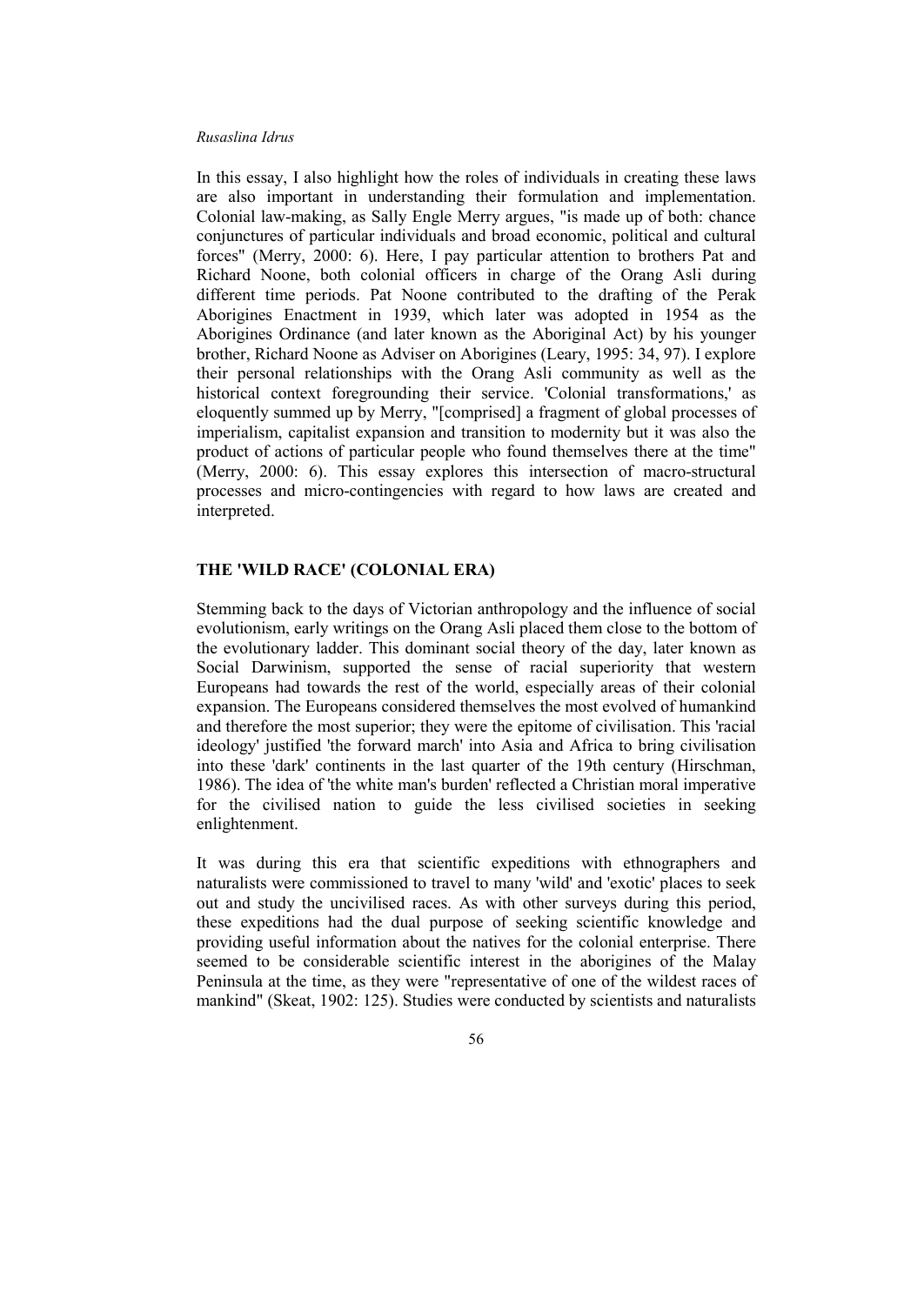from England and by colonial officers already stationed in the region who had a keen interest in anthropology. These include detailed anthropometric studies (e.g., Knocker, 1909; Skeat, 1902) as well as studies that documented the different groups' habitat, arts, rituals and belief systems (e.g., Bourien, 1865; Evans, 1918; Skeat and Bladgen, 1906; Schebesta, 1927)<sup>2</sup>. Following Henry Morgan's three stages of social evolution, the aborigines were categorised by some as 'savages' or referred to as Semang, Sakai, Jacoon and Orang-Utan, among other names, in these documents. In a report written by Alfred Russell Wallace in 1865, he describes the 'savages' as less civilised than the 'Mohametan' Malay races. According to Wallace, the 'wild tribes' "wear the scantiest clothing, often of bark; their only manufactures are a few weapons, canoes and rude huts; but all are more or less settled and practice agriculture, so that they are not at the lowest stage of barbarism" (Wallace, 1865: 201–202). Another report from the same year describes "[t]he life of the savage... are, in reality, nothing but a condition of misery, imbecility and stupidity" (Bourien, 1865: 72).

On the whole, reports on the Orang Asli at this time seem to ignore their early history of trade and their important place in the state polity of the Malay Peninsular (see Andaya, 2008). Instead, an image of the Orang Asli as primitive and simple-minded emerged. They were constructed as a society that was cut off from the rest of the world, living far away in the jungle in their 'primitive' ways. In actuality, the Orang Asli played an important role in trade and governance in the region, and alliances with the Orang Asli were much sought after by the Malay settlers (Andaya, 2002: 23–48; Edo, 2002: 137–159). During this time period up through the early 20th century, the Malays depended on the Orang Asli as their primary source of forest products such as rattan, resin, gutta percha and sandalwood for international trade (Andaya, 2008: 204). In some parts of the region, the Orang Asli had important leadership roles and at times even oversaw Malay subjects (Nicholas, 2000: 74–75). Indeed, they played an important role in the formation of the Malaccan empire in the 15th century (Andaya, 2002). In Negeri Sembilan, the descendants of the Orang Asli, referred to as Biduanda Waris, held an esteemed position in the administration of the region from the 16th century (Nicholas, 2002: 75; Wong, 1975). On the other side of the equation was a history of violence; Malays were reported to have raided Orang Asli villages and captured them for slaves (Endicott, 1983).

Beyond the 'scientific' inquiries, there was not much interest in the aborigines from government officials of either the Straits Settlement or the Federated Malay States in the late 19th and early 20th centuries. There were some in the colonial administration who felt that the government needed to pay more attention to the aborigines. Skeat and Bladgen (1906), in the preface to their book *Pagan races of the Malay Peninsula*, admonished the British colonial government for their lack of interest in studying the natives under their rule. They pointed out that apart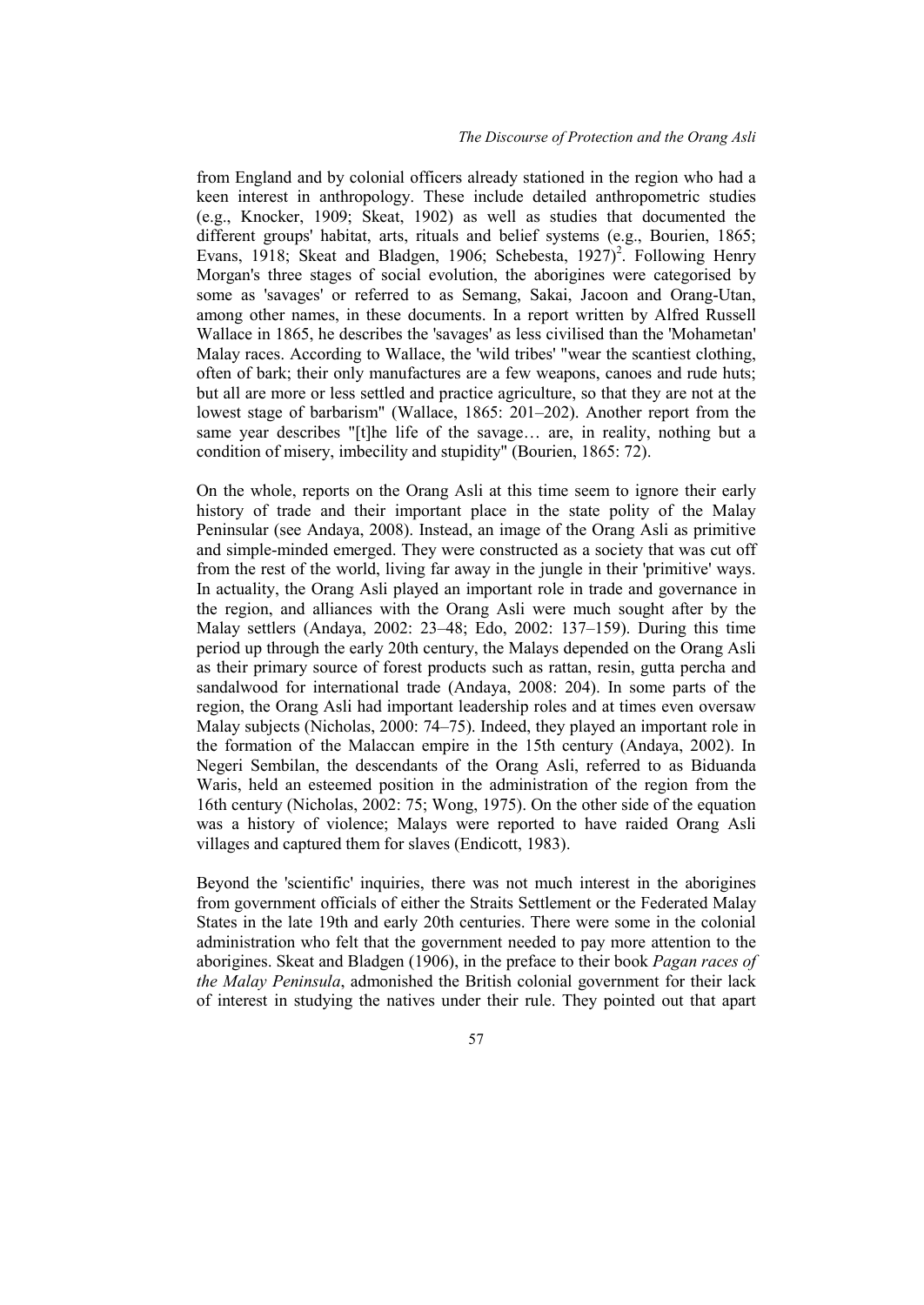from the scientific value of such investigations, it was important for the colonial government to study the "the peculiarities of the alien and less civilized races committed to their care".

The reason for the government's lack of interest was a practical one. On the whole, British administrators were more preoccupied with understanding the larger Malay population with whom they had more interaction, particularly the Malay elites. The Malays were initially described as 'lazy natives' (Syed, 1977), but later they were considered 'nature's gentlemen' to be groomed for administrative duties (Hirschman, 1986: 343). The Orang Asli, in contrast, were viewed as the less civilised group; although there was some interest in them as an 'exotic', 'primitive' community, they were not considered important subjects that should have a voice in governance. They were more an object of intellectual curiosity than of administrative interest. While the Malays were the direct subjects of the civilising mission, the Orang Asli were left alone and, in fact, protected from the onset of civilisation.

## **THE NOBLE SAVAGES**

The one office in the British civil service with an interest in the Orang Asli during the early part of the 20th century was the Federated Malay States Museum Department. In the late 1920s, in part due to lobbying by interested researchers such as Skeat and Bladgen (1906), it was decided that more work on the Orang Asli was needed, and a full-time position was advertised for a field ethnographer to be based at the Taiping Museum. I. N. H. Evans, the curator, who had also been one of the pioneers in Orang Asli research, was retiring, and in 1930, a young anthropologist, Herbert Deane 'Pat' Noone, was recruited directly after graduating Cambridge University in England to eventually take over his position. In the following, I discuss some details of Pat Noone's personal life<sup>3</sup> to understand the context of his relationship to the Orang Asli and the rationale behind the formulation of the Aboriginal Peoples Enactment.

The opportunity to study the aboriginal people of the Malay Peninsular was a dream come true for the young and adventurous Noone. Pat Noone, as he was more popularly known, was born in India in 1907. His father, H. V. Noone, worked with a British merchant company in India and, upon retirement, moved back to Europe. He was an amateur archaeologist and attempted to establish himself as a scholar in the field. As children, Pat Noone and his siblings were exposed to a world of archaeological digs and took multiple trips to museums (Noone and Holman, 1972: 3).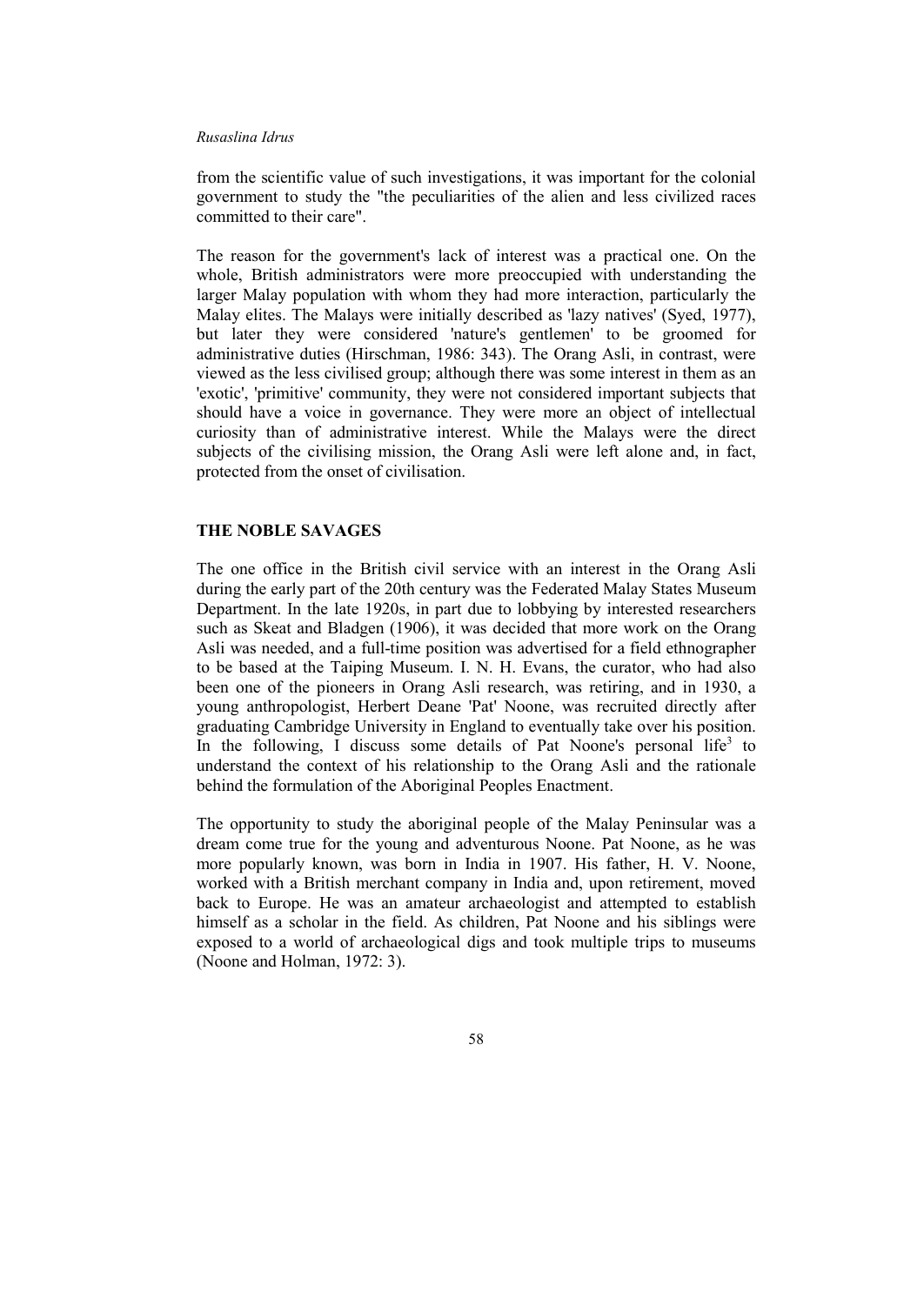Pat Noone was only 23 and a recent graduate of Cambridge University with a double first-class degree in Anthropology and History when he was offered the field ethnographer position. His family, especially his father, was equally if not even more enthusiastic about his new adventure. According to Richard Noone, Pat Noone's brother, their father saw in Pat the realisation of the dream of academic fame that he himself was not able to achieve. "My father was certain he would be famous", Richard Noone writes in a biography of his brother. "In Pat he saw the fulfilment of his own frustrated dreams of attaining distinction as a scholar" (Noone and Holman, 1972: 6). This insight is important to help understand Pat Noone's drive to protect the Orang Asli.

With this sense of adventure and a family expectation of making a great discovery, Pat Noone set out for his new position as field ethnographer for the Federated Malay States Museums Department. At the time of Pat Noone's appointment, little research work on the Orang Asli had been conducted, especially not in the more remote, interior region of the Malay Peninsular. Some earlier researchers, such as I. N. H. Evans, Noone's boss and curator of the museum, had done work in the highlands, but there remained a vast area left unexplored. Noone was interested in studying the 'aboriginal block', which comprised the main mountain range that serves as the backbone to the elongated peninsula (Noone and Holman, 1972: 5–7). Much of the area was remote and inaccessible except by foot through thick forest areas and mountainous regions.

Young, enthusiastic and ambitious, Noone carried out many expeditions into this region during his tenure. Noone spent much of his time with the Temiar tribe in the Perak-Kelantan border in particular. According to his brother's memoir, Noone was so dissatisfied that the Temiar were still hiding secrets from him that he decided that marriage was a way into their 'inner councils' and to 'reach their hearts' (Noone and Holman, 1972: 28). He married a Temiar woman by the name of Anjang, the niece of a shaman. Marriage indeed opened up the Temiar world for Pat Noone. He was not just the white man who protected them; he was now kin. The Temiar referred to him as 'Tata', a title meaning 'grandfather' that is usually reserved for the respected elders in the community.

In letters to his family, Noone conveyed a strong sense of obligation towards the Temiar. A shaman had prophesied that he would be a saviour to the community, a premonition that he appears to have taken seriously (Noone and Holman, 1972:  $67$ ). At one point, he found that there was gold in Ulu Kelantan<sup>4</sup>, but he intentionally omitted any reference to this in his report to the Kelantan British Adviser. "I am loath to say anything", he confided to his family, "as I don't want the Temiar to lose their territory. These people look on me as a messiah, and I feel that my duty is towards them…My love for them grows, and in this respect I feel I am fulfilling my obligation to anthropology (Holman, 1958: 22)". Noone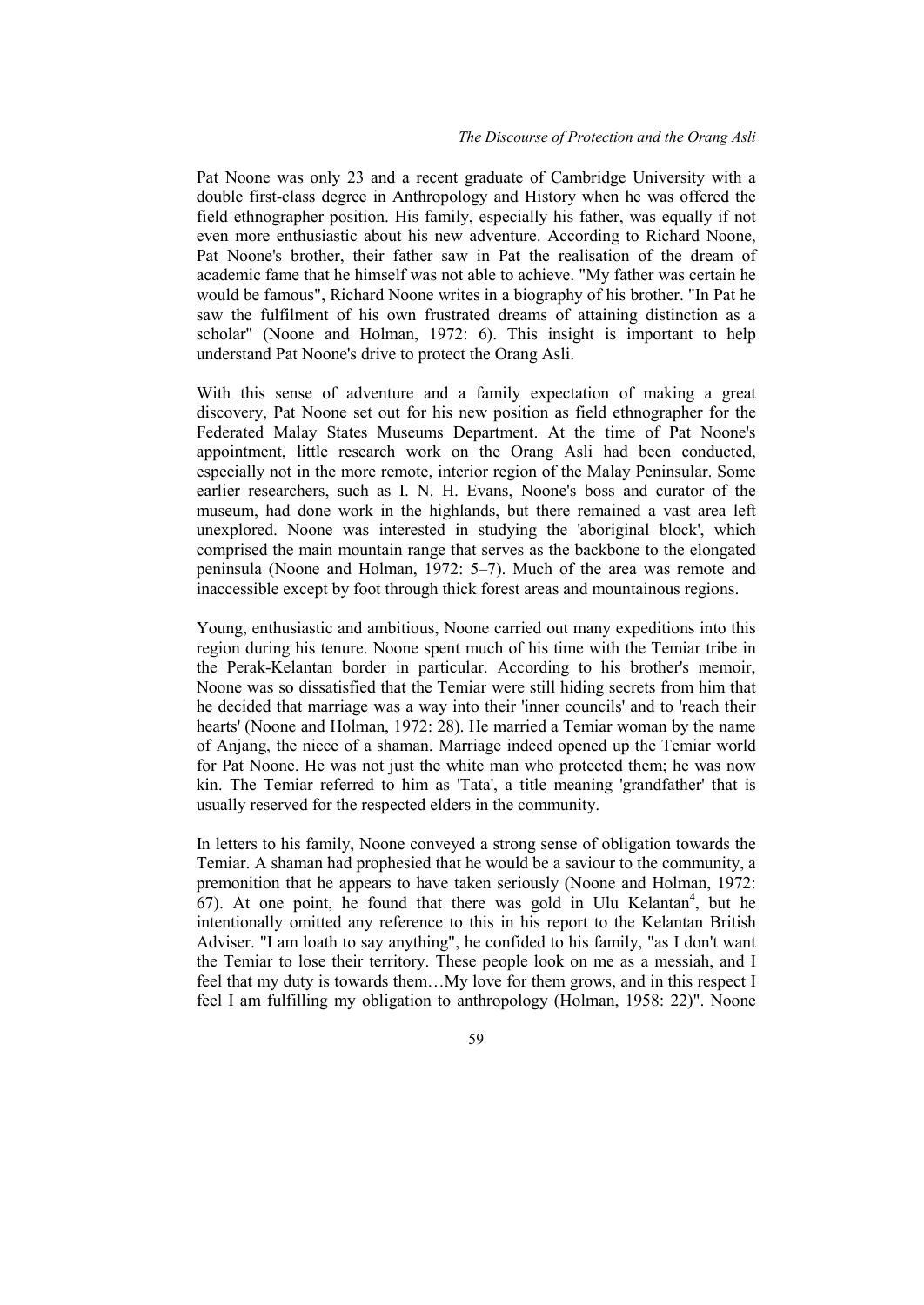continued to be fascinated with the Temiar from an academic standpoint. He thought of them as a 'utopic', balanced society and was fascinated with the community's practice of dream interpretation, which he felt was the key to the dynamics of the society. He was excited about this 'discovery'. He wrote to home, "As you see, there are many interesting avenues of research for me to follow, particularly those concerning their psychological and sociological developments. I have come across evidence which suggests I am on the verge of a discovery. I have a feeling, dear parent," he declared, "that I am about to make anthropological history" (Noone and Holman, 1972: 23). These glimpses into Noone's life, captured through his letters to family, give us an understanding of the logic behind his recommendations for the protection of the Orang Asli.

In 1936, Evans retired and Noone assumed the position of curator of the Museum Department. This gave him more flexibility in the direction of his work. One of Noone's most important published works was a report titled "Settlement and welfare of the Ple-Temiar Senoi of the Perak-Kelantan watershed" (Noone, 1936). In it, he documented the problems faced by the Orang Asli community. Noone made many important policy recommendations based on his study, and these became the basis of the laws and policies regarding Orang Asli for years to come. He was particularly concerned with the rapid expansion of mining and agricultural activities that were causing the Orang Asli to retreat further and further into the interior. Noone also discussed the effects of 'cultural contact' on the community and documented how a village that was closer to a road, thereby exposing it to outsiders, faced many health and social problems (Noone, 1936). His proposal focused on measures to protect the aborigines from the ill effects of outside intervention.

In the report, he proposed the establishment of large areas of 'controlled reserve' in Perak and Kelantan. He noted that large tracts of land where the Senoi lived were designated as a Malay Reservation, pointing out, "If we are to have a reservation, let us at least reserve the land for the people who occupy it" (Noone, 1936: 62). He knew that development was inevitable but advocated that the government consider the welfare of the Orang Asli as a priority. He wrote, "Relatively vast areas of the Peninsular are still underdeveloped jungle, so that today timber, wildlife and primitive people coincide in a single area. It seems not unreasonable that the interest of the inhabitants should have their protection as well as the timber and big game" (Noone, 1936: 73).

In 1939, Pat Noone's work led to the Perak Aborigines Enactment, which put in place the recommendations that he had made earlier in the policy document. Its provisions included the establishment of Orang Asli Areas and Orang Asli Reserves. It also created the position of 'Protector for Aborigines', with Pat Noone being the first to hold this position. The Perak Aborigines Enactment was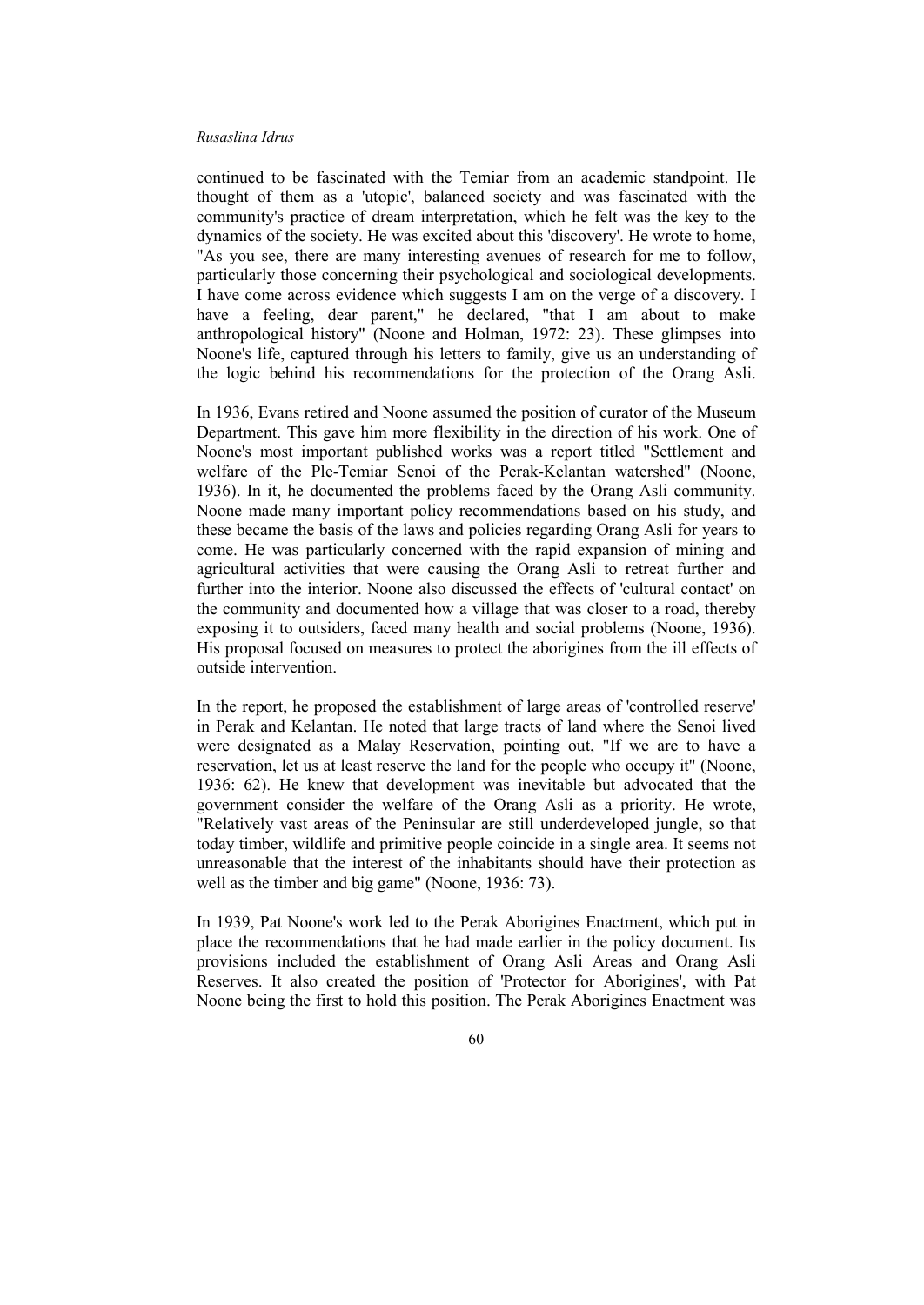Noone's most important contribution and continues to have ramifications to this day. I will detail more of the content of this law later in this paper. In short, The Perak Enactment encapsulated Noone's concerns for the protection of the community and codified the position of the government as a protector of the Orang Asli. Noone's work with the Orang Asli was cut short by the Japanese invasion in 1943 and, subsequently, by his mysterious disappearance and death.

## **THE 'HOSTILES' (THE EMERGENCY PERIOD 1948–1960)**

The communist insurgency in the post-war period marked a serious turn of interest and attention to the Orang Asli from the British administration. Whereas in the Pat Noone era, they were protected from the negative impact of culture contact and capitalist expansion into their territory, during the Emergency Period the focus shifted to protecting the Orang Asli from communist infiltration. They were in fact seen as the unwitting pawns of the Communists and a major threat to national security.

During the Japanese occupation (1943–1945), the Malayan Peoples Anti-Japanese Army (MPAJA) emerged to fight the Japanese army. The MPAJA assumed a tactic of hiding in the forest between ambushes. During this time period, they interacted on friendly terms with the Orang Asli living in the forest. After the war, the MPAJA army formed the Malayan Communist Party (MCP), which fought against the British administration for liberation. The MCP continued guerrilla warfare tactics and hid in the forest as a safe base. This period of communist insurgency is referred to as The Emergency Period and occurred from 1948 to 1960. Using tactics of intimidation and indoctrination, the MCP depended on the Orang Asli to provide them with food and sometimes shelter and information about the Security Forces. It was reported that out of a population of 50,000, a staggering 30,000 Orang Asli aided the communist guerrillas at one point during the Emergency period (Leary, 1995).

The communists tried to win over the Orang Asli by promising them a better position as the first people of the land once the British were defeated. However, the Orang Asli were not only wooed, they were also threatened and suffered a great deal of violence during this time period (Leary, 1995). They were in a difficult position of being under pressure and threatened by retaliation from both the MCP and the Security Forces. The Emergency has been described as the most traumatic period for the Orang Asli in Malaysia (Means, 1985; Dentan et al., 1996; Carey, 1976).

The government's interest in the Orang Asli at this time was no longer a scientific or romantic interest but one of critical national security. For the first time, the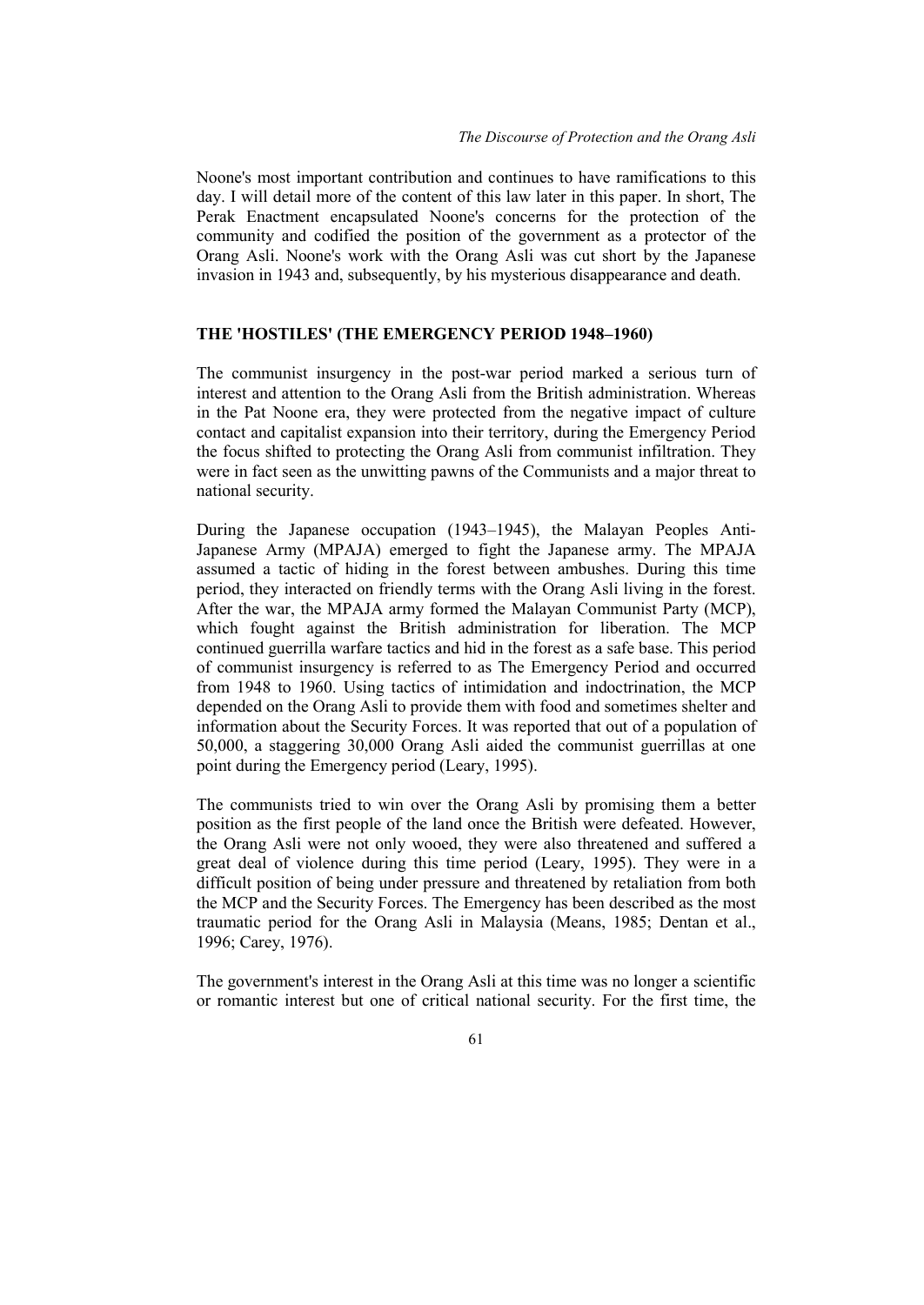Orang Asli were not only on the radar but were also the main interest of the upper echelon of the British administration. From 1947 to 1949, under the British Military Administration the welfare of the Orang Asli came under the jurisdiction of the Department of Social Welfare. In 1950, this position was replaced with the appointment of a Federal Adviser based under the folio of the Member for Home Affairs. Major P. D. R. Williams-Hunt was appointed in 1950 as the first Federal Adviser on Aborigines<sup>5</sup>. Along with this appointment, the small Department for the Welfare of Aborigines was created (Williams-Hunt, 1952).

The British Administration decided that one way to fight the communists was to cut off the supply of food that they procured from the Orang Asli villagers. The strategy was to round up the Orang Asli and place them into secured camps<sup>6</sup>. Thousands of Orang Asli were hurriedly placed by security forces into poorly designed camps with limited resources. The poor condition of the camps, the lack of food and the trauma of being plucked from traditional villages and placed into barb-wired enclosed camps caused hundreds to die from illness and mental depression (Carey, 1976: 307–308; Means, 1985). Some escaped and brought stories of the horrors of the government to the rest of the group. This strategy of displacement failed miserably and had tragic consequence for the Orang Asli community. The disastrous resettlement project increased resentment among the Orang Asli towards the British Administration, and they were now more inclined to support the communist guerrillas than ever (Carey, 1976: 307–308).

When Major Williams-Hunt died in a tragic jungle accident in 1953, John Blacking, also a trained anthropologist from England, was hired as the new Adviser on Aborigines. However, Blacking's tenure was short-lived, and he was dismissed after only two weeks because of his open disagreement with the current methods of winning over the Orang Asli, which he felt were very shortsighted. He pointed out that "purely material offers such as medicine, cigarettes and salt, are quite insufficient to win the confidence and cooperation of the aborigines" (British Archives, 1953a). Blacking's outright public questioning of the administration's methods caught the attention of politicians back in England, and as a result, a Member of Parliament questioned the State Secretary of the Colonies in the House of Commons about the effectiveness of the Malayan Government's strategy in protecting the aborigines from communist infiltration (British Archives, 1953b). The Orang Asli, previously relegated to scientific inquiries, were suddenly the subject of national security and were even debated in the House of Commons in the London.

The threat of communist insurgency had heightened during this time. The Security Forces deemed the Orang Asli to be the key to winning the battle against the 'communist terrorists'. To protect the country, the key solution was identified as the protection of the Orang Asli. A new man, Richard Noone, Pat Noone's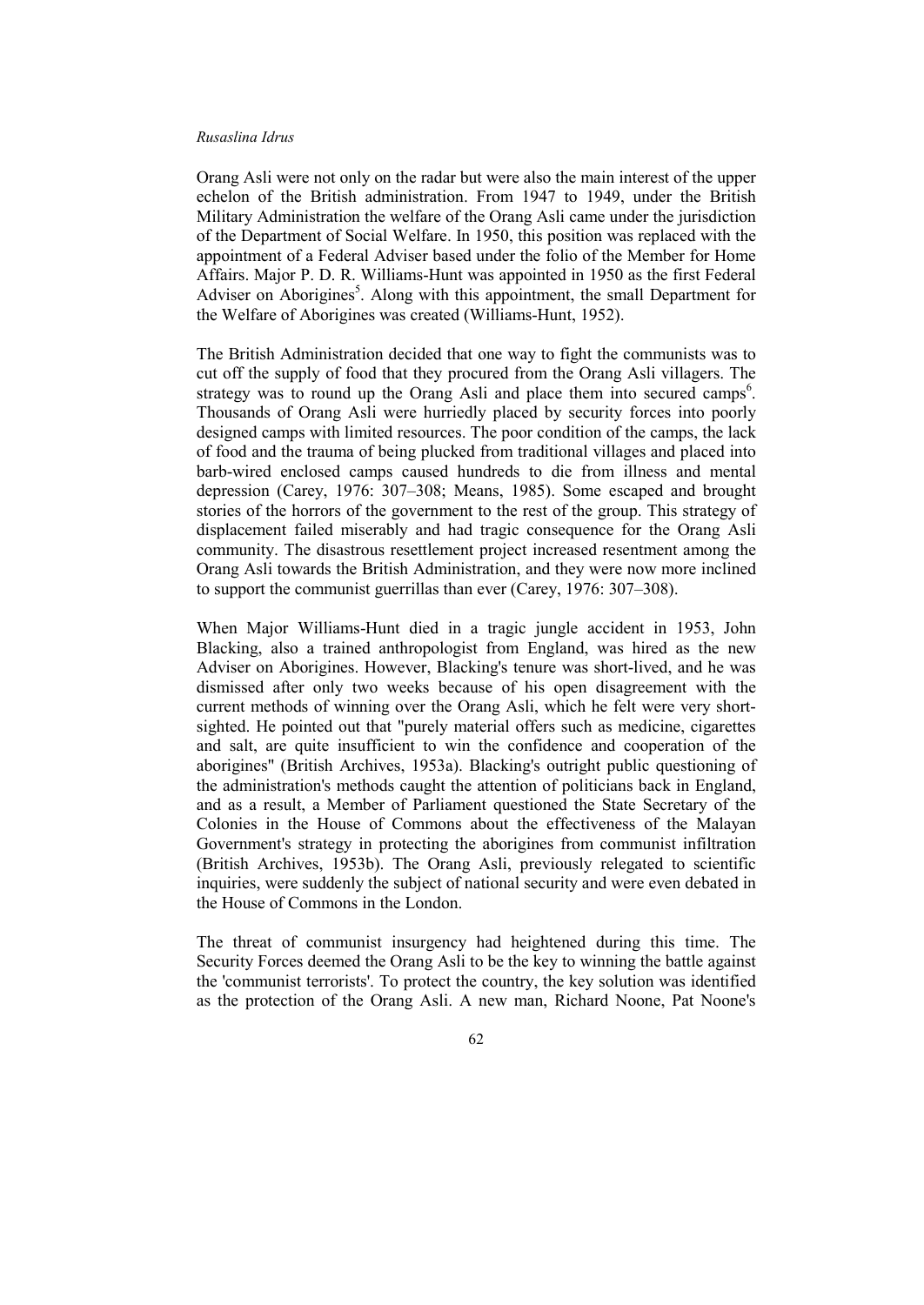younger brother and fellow Cambridge alum, was brought in to coordinate the security efforts and head the Department of Aborigines. Richard Noone was specifically sought out for this position based on his previous experience working with his brother among the Orang Asli and his training in intelligence work. At the time of Richard Noone's appointment, he was the Secretary to the Federal Intelligence Committee in Kuala Lumpur<sup>7</sup>.

Through the work of Richard Noone and the readiness of the government to provide more resources for the Orang Asli administration, the department quickly expanded. This became the foundation of the present department with field officers assigned throughout the peninsular. Richard Noone drew upon his brother's notes on the Orang Asli to understand the psychology of the community (Noone and Holman, 1972: 168). The maps drawn by his brother also proved to be useful in locating Orang Asli villages in the interior. Richard Noone worked at winning the trust of the Orang Asli by giving them gifts (such as medicine, food and tobacco) and convincing them of the strength of the British forces.

The security forces campaign shifted to creating jungle forts instead of relocating Orang Asli into fenced camps as a way to "protect" them from communist infiltration. These jungle forts consisted of military bases located in dense Orang Asli areas. Supplies and people were airlifted into these areas. Security officers based at these sites provided surveillance to protect and monitor the Orang Asli. Basic amenities, such as a sundry shop, medical facilities and rudimentary education programs, were provided as incentives for the Orang Asli to stay within the fort area. Another successful strategy spearheaded by Richard Noone was the creation of an Orang Asli security force, called the *Senoi Praak*. This security force was not only successful in tracking down the communist guerrillas but also in convincing other Orang Asli groups to side with the British forces. The British also provided award money for Orang Asli who assisted in the capture of wanted terrorists. These measures proved to be successful at the end of the 1950, when a significant number of "hostile" Orang Asli groups and guerrillas surrendered. The protection mechanism for the Orang Asli was soon codified with the formulation of the Aboriginal Peoples Ordinance of 1954.

# **THE FORMULATION OF THE ABORIGINAL PEOPLES ACT**

In response to security concerns, Richard Noone pushed for the creation of the Aboriginal Peoples Ordinance of 1954 (later revised as the Aboriginal Peoples Act of 1974, hereafter referred to as the Act). It closely followed the Perak Enactment of 1939 and reflects earlier concerns for the need to protect the Orang Asli. On the whole, the Enactment established the Orang Asli as wards of the state. Wardship, in a legal sense, is usually intended to protect the rights of the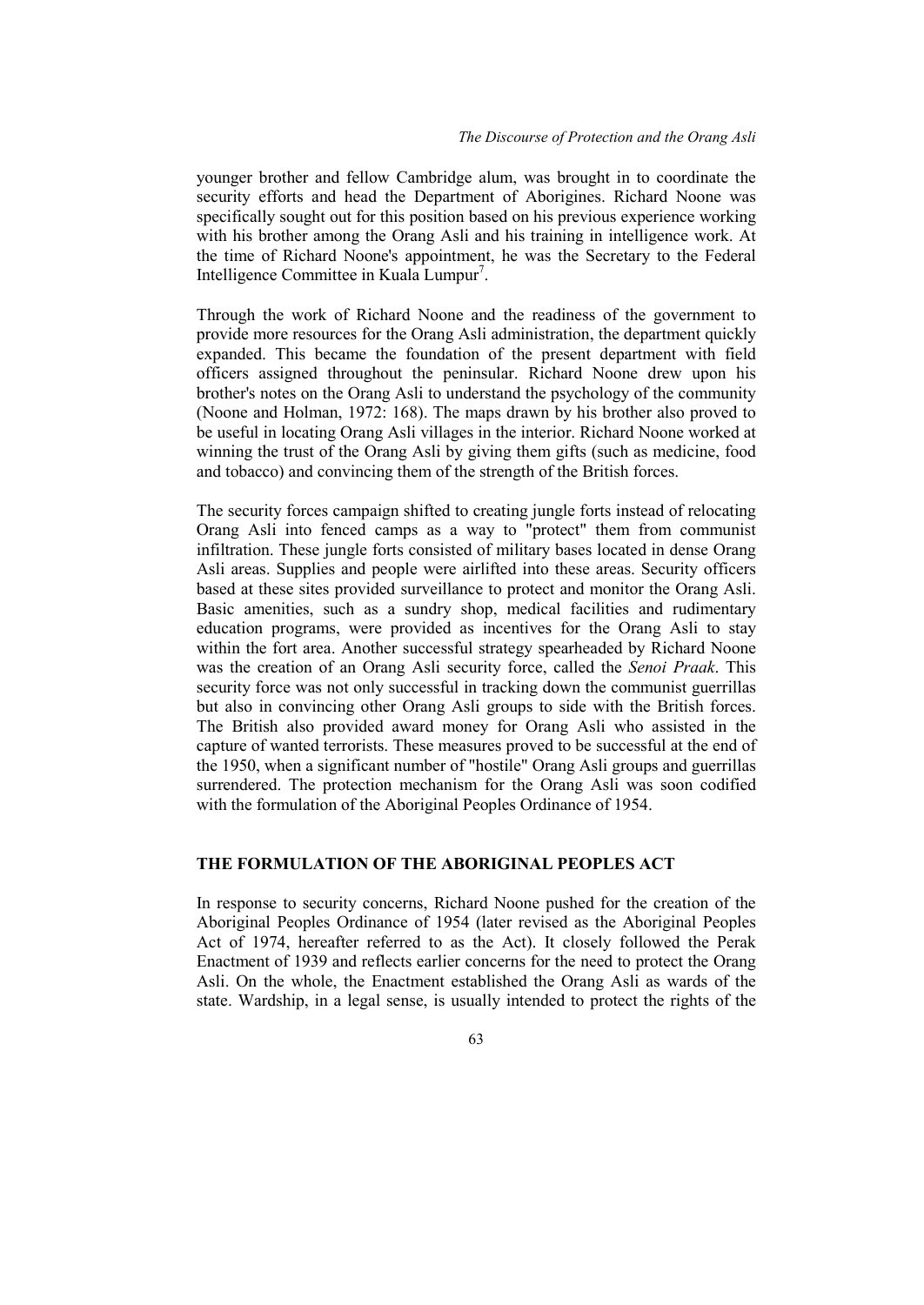disadvantaged party. A common example is that of the child-guardian relationship. A child without a parent to care for its welfare is put under the care of an appointed guardian; someone who can make decisions in the best interest of the child. The Act gives full power to the Commissioner of Orang Asli Affairs<sup>8</sup> concerning the administration, welfare and advancement of aborigines. The Department of Orang Asli (initially, the Department of Aborigines) is the government body administering this law. The traditional headman of the community is relegated to matters of customs and beliefs, with the government even monitoring the appointment of the headman.

The Act begins with a definition of an aborigine. This definition includes biological as well as cultural factors. An aborigine is defined as someone who, by birth or adoption, has at least one parent from an aboriginal ethnic group, speaks an aboriginal language and follows an aboriginal way of life, customs and beliefs.

The Act (and the original Perak Enactment) includes provisions for the creation of Aboriginal Areas and Aboriginal Reserves. The Aboriginal Areas were created to accommodate mobile aborigines, whereas the Reserves were created for settled aborigines (British Archives, 1939). The provision also stipulates that an Aboriginal Area or Reserve cannot be converted into a Malay Reserve or a wildlife reserve. All matters dealing with the land (e.g., commercial dealings) in the Area or Reserves require the permission of the Commissioner; the Orang Asli cannot be involved in any land dealings (transfer, mortgage, lease or sale) without the permission of the Commissioner. Here, the power of the Commissioner is further reinforced because he is able to grant permission for commercial dealings (for example, logging) to outsiders. It is important to note that the State has full authority over these areas and can at any time revoke the status of the land. Although this provision was created with the view of protecting the Orang Asli's way of life, the Orang Asli have no authority over the land they inhabit and are subject to the discretion of the Commissioner or the State Authority. At best, as set out in Section 8, 'Rights of Occupancy', the Orang Asli are tenants at will in these designated areas: "Rights of Occupancy … shall be deemed not to confer on any person any better title than that of a tenant at will".

In any case where the Reserve or Area is revoked, the State has the authority to order the community to move. The State Authority may at its discretion provide compensation either directly to the community or to the Commissioner to be held in trust. The Act is ambiguous on the compensation rules for land, with statements such as '*may* grant compensation' or 'as *may* be necessary' compared to the compensation provision for the loss of fruit and rubber trees for which 'compensation *shall*<sup>9</sup> be paid'. However, it is up to the State Authority, and not to the tree owners, to decide the amount.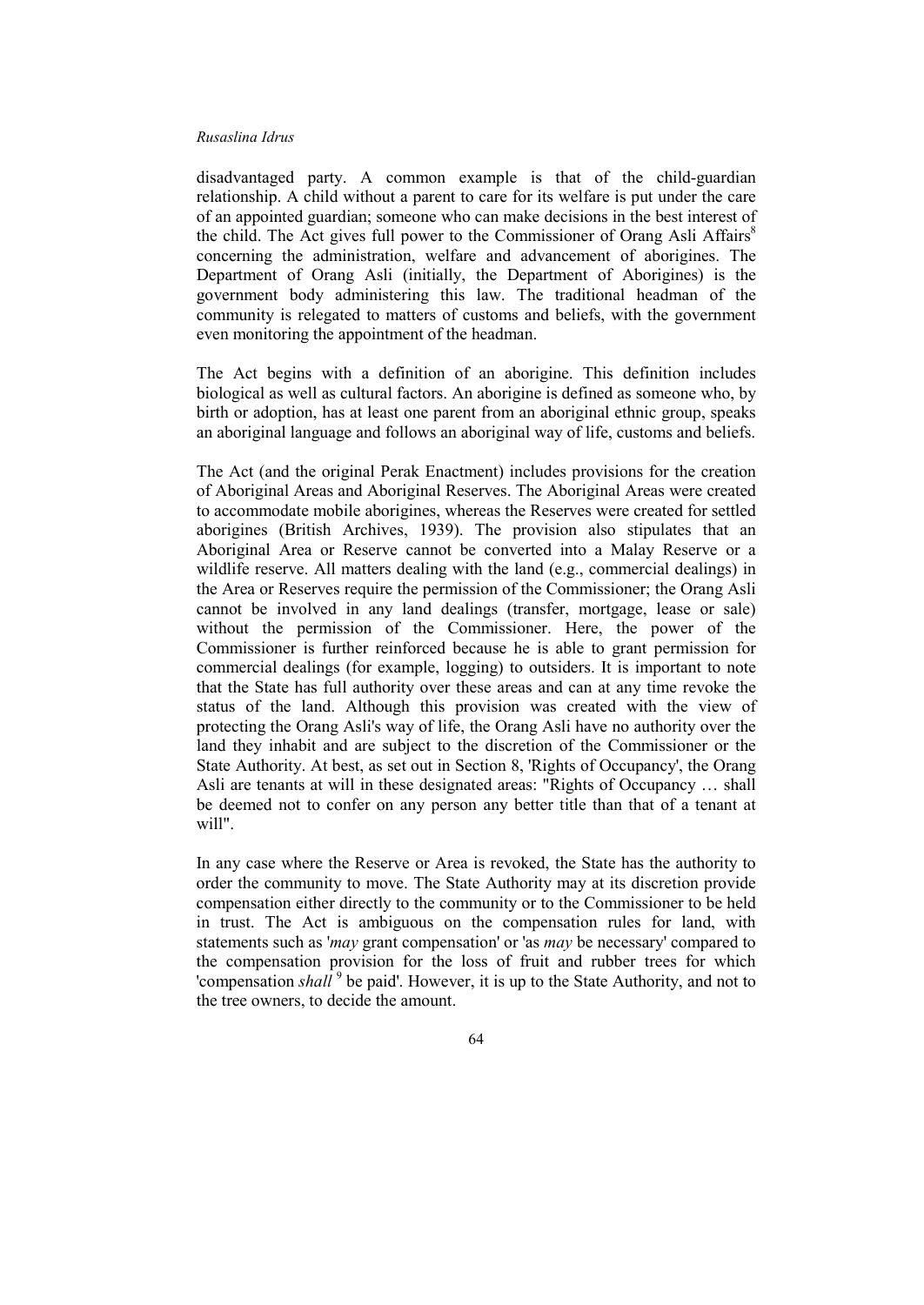In making recommendations for the Perak Enactment, Pat Noone was concerned with protecting the Orang Asli community from the negative influences of the outside world and included a provision for the right of the government to prohibit alcohol from entering Orang Asli areas. In light of the communist threat, the prohibitions in the 1954 Act included written materials and films deemed inappropriate for the Orang Asli. The government also had the right to prohibit and remove any person from Orang Asli villages.

The Act does provide for the right of Orang Asli children to education; they cannot be denied the right to go to school. They are also not obliged to attend religious classes at school unless the parents or guardian (which may be the Commissioner) provide consent. An Orang Asli child also cannot be adopted by another race without the consent of the Commissioner.

Taken in total, the Aboriginal Peoples Act of 1954 effectively formalised the relationship of wardship between the Orang Asli and the State such that the Orang Asli is the ward and the State as the guardian or trustee with the responsibility to protect the welfare of the Orang Asli. This is not surprising when we understand the origins of this bill and the intentions of the people responsible for drafting the law. Though intended to protect the Orang Asli, the law, however, ultimately limits the autonomy of the community and puts them in precarious position with a change in development focus in Malaysia.

## **'ANTI - DEVELOPMENT' AND 'ANTI-MODERNITY' (POST INDEPENDENCE)**

In the 1954 version of the law, the first sentence reads, *"An Act to provide for the protection, well-being and advancement for the aboriginal peoples of West Malaysia [25th February 1954]."* Whereas in the 1939 Enactment, the law was "to provide protection", this later version included a mandate for the "well-being and advancement" of the Orang Asli. This small but critical addition bears important ramifications for the Orang Asli. In the colonial era the Orang Asli were viewed as 'noble savages' needing protection, but in the post-independence era the state's emphasis shifted from protection to 'advancement" (development) of the community.

After Malaysia achieved its independence in August 1957, there was concern among some of the British officers that the new government would ignore the welfare of the Orang Asli (Carey, 1976: 9). In 1961, the newly independent government, through the Ministry of Interior, published a "Statement of policy regarding the administration of aborigine people of the federation of Malaya". This document reaffirms the new government's intention to continue to protect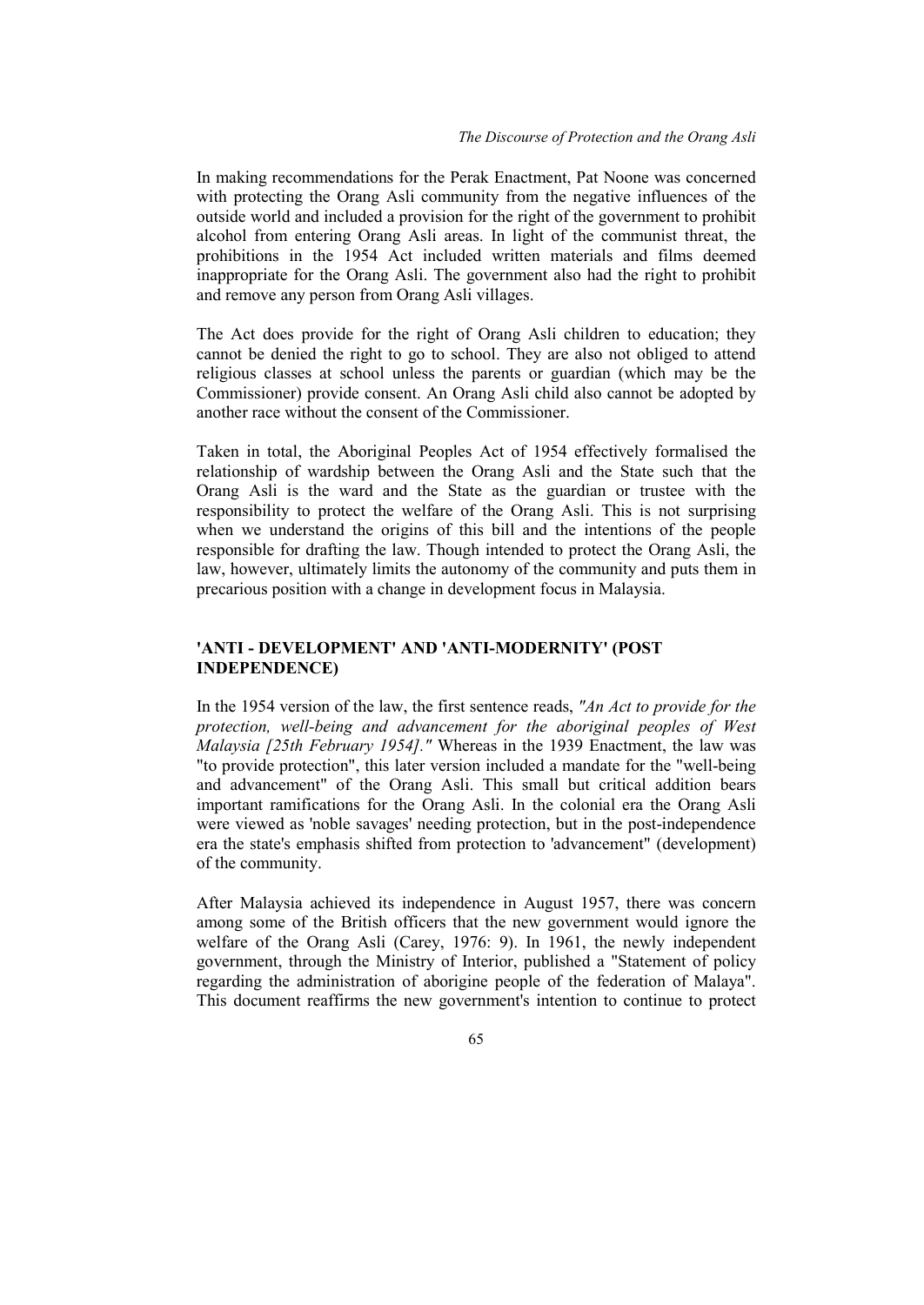and recognise Orang Asli rights. The document stipulated "the aborigine being one of the ethnic minorities of the Federation must be allowed on an equal footing from the rights and opportunities which the law grants to other sections of the community". It was also stated that the goal is "[the] ultimate integration [of the Orang Asli] with the Malay section of the community", but "special measures should be adopted for the protection of the institution, customs, mode of life, persons, property and labour of the aborigine people" (Department of Information, 1961: 3, 5).

However, in the 1970s and 1980s, there was a strong push for the integration and assimilation of the Orang Asli with Malay communities through an Islamisation policy. Orang Asli leaders have reported many cases where the government encourages conversion to Islam by discriminating positively in favour of those who convert (Dentan et al., 1996; Nobuta,  $2009)^{10}$ . For example, those who converted were more likely to get new houses or new projects for their village. Whereas the Department's 1961 official policy was based on the principle of an "open-ended integration that recognises the rights of the Orang Asli to assimilate themselves, only if they wish to do so," on the ground the situation was quite different (Mohd Tap, 1990: 461). According to Mohd Tap, a former senior officer at the Department<sup>11</sup>, "In spite of this official position, there were discrepancies in the promotion of the official policy of integration carried out by individual Malay officials who took it upon themselves as being right and proper for them to impose their perceived superior culture by correcting certain behavioural patterns of the Orang Asli" (Mohd Tap, 1990: 461). It is not surprising that there is strong resentment against the Department among the Orang Asli communities (Dentan et al., 1996). Many observers have also pointed out the failure of this Department in protecting the rights of the Orang Asli.

The Department of Orang Asli's declared main focus is for the development and protection of the Orang Asli. Indeed, a slogan for the Department is to take care of the Orang Asli "from the womb to the grave" (Endicott and Dentan, 2008: 35). According to Mohd Tap and his insider's knowledge of this government agency, the "predominantly Malay officials of the Department have developed a paternalistic attitude towards the Orang Asli and see them as their wards and thus it is within their right to show the Orang Asli the proper way to live in the modern world (Mohd Tap, 1990: 461)." This 'father knows best' mentality has continued until the present. In 2011, the Department of Orang Asli Affairs changed its name to the Department of Orang Asli Development (*Jabatan Kemajuan Orang Asli*).

The New Economic Policy instated after the 1969 aftermath, which focused on equalising the disparity between ethnic groups and eradicating poverty, also had an important impact on the lives of the Orang Asli in Malaysia. There were many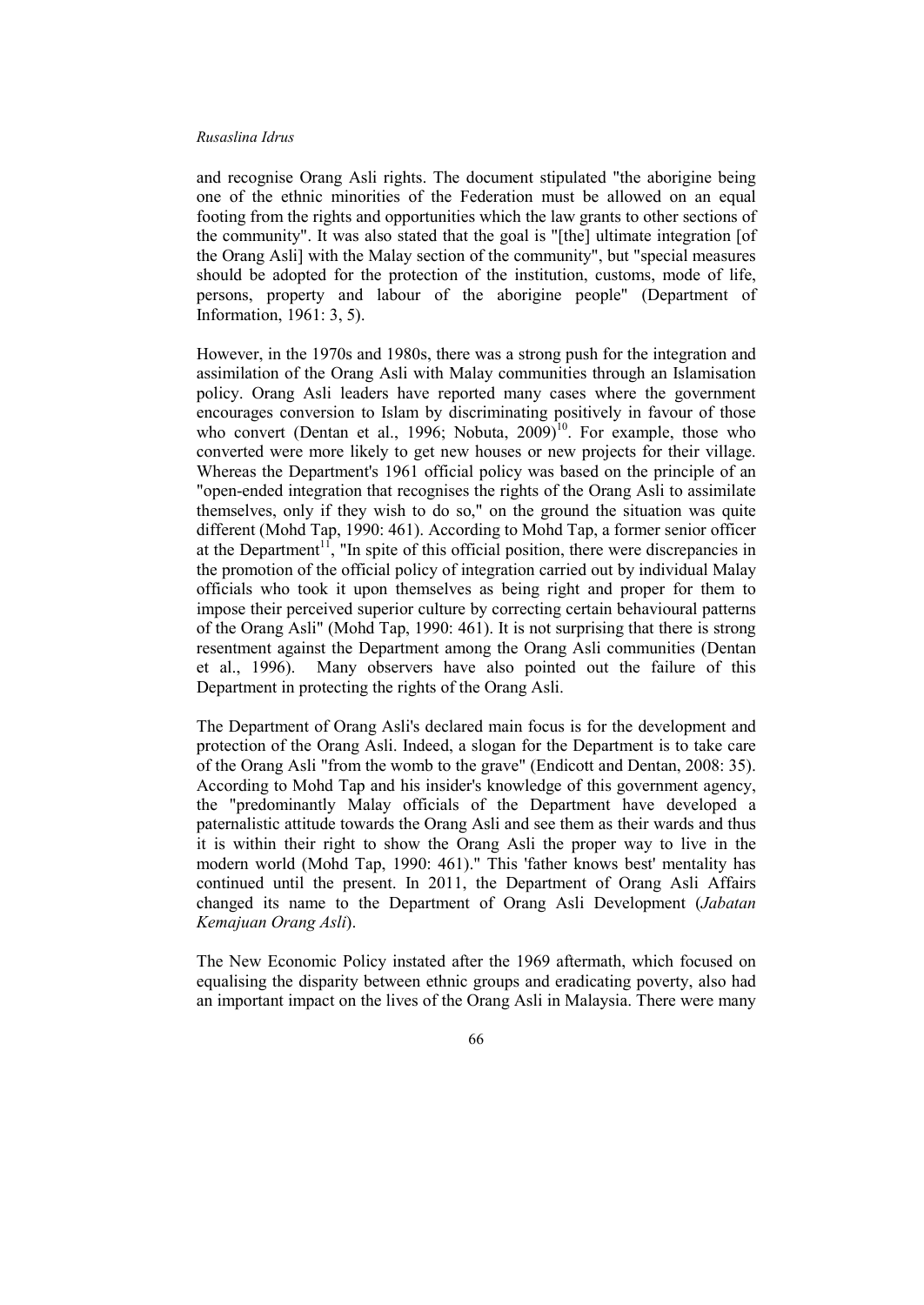projects instituted during this time to 'uplift' the Malays by focusing on land allocation and converting forest lands into agriculture plantations for the Malay farmers. As an increasing number of projects were instituted, many Orang Asli communities found their land impinged upon (Means, 1985). Some communities retreated further into the forest while others were resettled into villages closer to urban areas.

During a second wave of communist threat in the early 1970s, the intention was again to 'protect' the Orang Asli from communist infiltration. Instead of jungle forts, the Department of Orang Asli Affairs moved the Orang Asli into 'resettlement' projects where they were grouped together into new villages. The logic of protection was again utilised to resettle the Orang Asli. This program was known as the '*Rancangan Pengumpulan Semula*' (Village Regroupment Plan) or RPS. Several Orang Asli villages were grouped into one area, for which the government provided housing and basic amenities. The regroupment programs initially instated in the name of protecting the Orang Asli later became a strategy to move villagers from land areas that were needed for development projects (Nicholas, 2000: 113).

The 1980s and 1990s were periods of intense development and modernisation in Malaysia. With the expansion of urban centres, construction of mega projects, and increased natural resource extraction, more Orang Asli communities found their land affected. In some cases, communities had to leave behind their producing orchards, farms and foraging land. They were given a new area with smaller land holdings and, usually, inferior land quality and had to start over in a new place. Some communities were forced to move several times to accommodate the development and rapid urbanisation occurring around them. The law designed to protect them instead left the Orang Asli at a disadvantage because they no longer maintained secure land tenure and were not provided compensation for the loss of land and communal forest.

## **ORANG ASLI'S FAILURE TO CHANGE**

When the Orang Asli protested against projects that resulted in the loss of land, their resistance was often framed as being 'anti-modernity' and 'anti-development' (Wan Zawawi, 1996). When they invoked their rights, the Orang Asli were reminded that the government had always done the utmost to help them and that they should be grateful for what they have been offered. "After all that the government has done for these people", one government officer lamented to me, 'how can they demand more?' According to Orang Asli leaders, their efforts to call attention to problems faced by the community seemed to have fallen on deaf ears, and for many years, the same response was given. Current government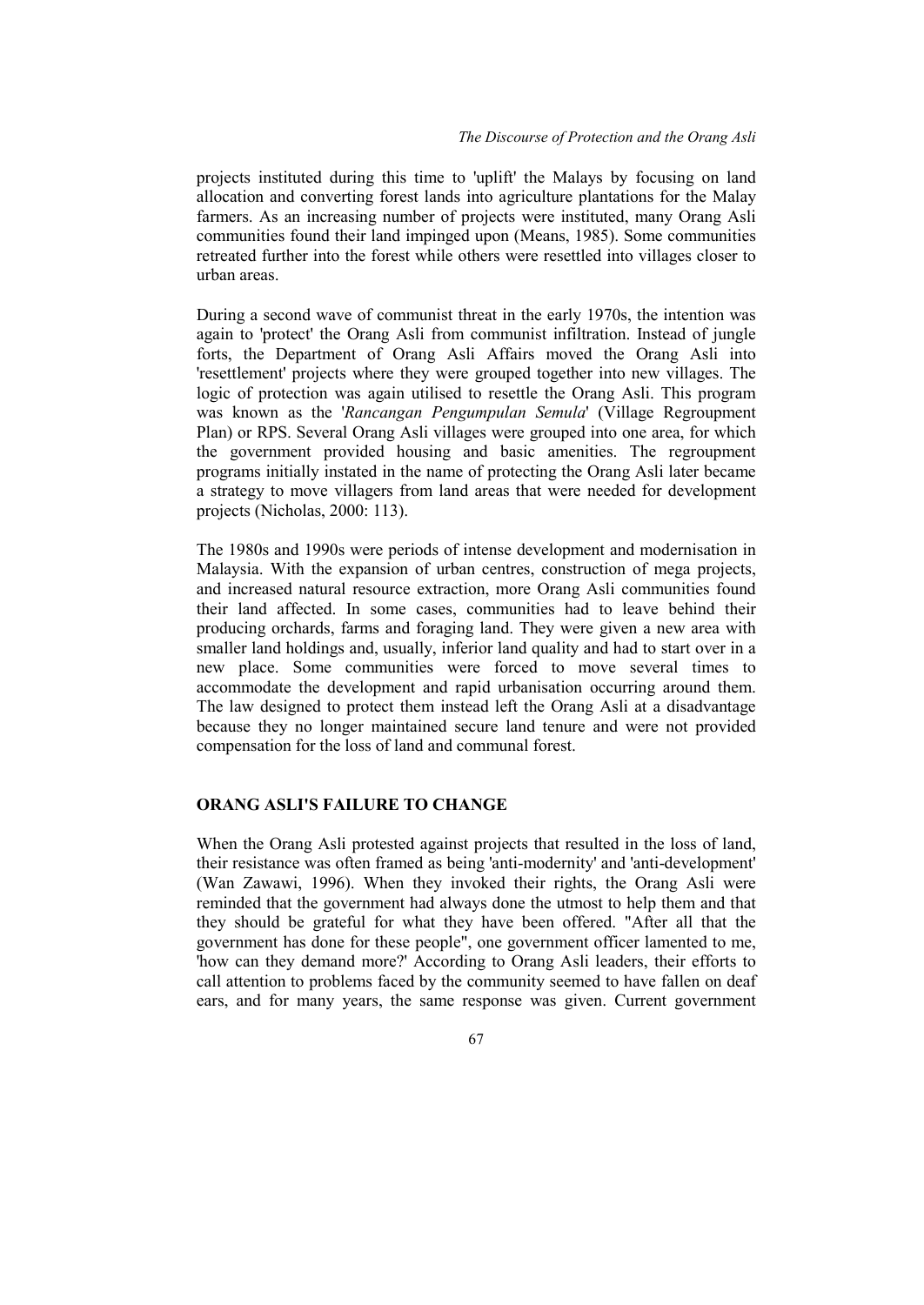policies and speeches continue to place emphasis on the Orang Asli's own failure to better themselves. Any attempts to discuss rights are generally countered by discourse that shifts the burden of failure onto the Orang Asli's 'mentality', 'backwardness' and refusal to embrace modernity (Idrus, 2010).

Despite the focus on Orang Asli development and the implementation of such projects, they remain the poorest population in Malaysia. Although the national poverty rate of Malaysia has declined over the years to 6.5%, 50.9% of the Orang Asli population remain below the poverty line (JHEOA, 2008). According to official statistics, 35.2%—more than one-third of the Orang Asli population—is classified as hardcore poor, compared to 1.4% nationally (JHEOA, 2008). Malaysia's infant mortality rate is at 8.9 out of 1000 live births, yet the Orang Asli infant mortality rate is at a high of 51.7. The average life expectancy for the Orang Asli is 53 years—a striking difference to the national average of 73 years (Nicholas, 2000: 27–28). In 2008, 40% out of the 4411 Orang Asli students who completed Year Six failed to continue to Form One, and out of that group, half dropped out before reaching Form Five (JHEOA, 2008). In a 2006 newspaper article, members of the Malaysian parliament were shocked to learn that as many as 247 Orang Asli settlements were without a supply of water and 335 did not have electricity<sup>12</sup>. This illustrates the fact that  $\overrightarrow{Orang}$  Asli villagers still lack amenities and that 'the Orang Asli problem' has been cordoned off for the Department of Orang Asli to handle. As a result, the rest of the population, including state leaders, was not aware of it.

The Orang Asli's unchanging situation of a high poverty rate and lack of education are often framed by the government as the group's failure to accept changes and their resistance towards development. In government policy implementation manuals, the Orang Asli are framed as people resisting development whose 'mindset' and 'attitude' need to change. Government officials reiterate this sentiment in statements and speeches. In an address to Orang Asli leaders in 2005, the Deputy Prime Minister told the Orang Asli audience, "The most challenging form of development for the government is to develop people's mindset. If people's mindsets do not change, we cannot become a developed nation". The Orang Asli are thus reminded that their failure to change will not only affect their community but also the nation. They are told that they need to change their 'traditional' lifestyle and embrace modernity. In another speech by a government minister, they were again told that the government's main challenge was to change "the attitude and mindset among the Orang Asli to accept changes in their lives". The Orang Asli audience were told, "You must have the intention to change in order to succeed otherwise all plans to upgrade your community will fail."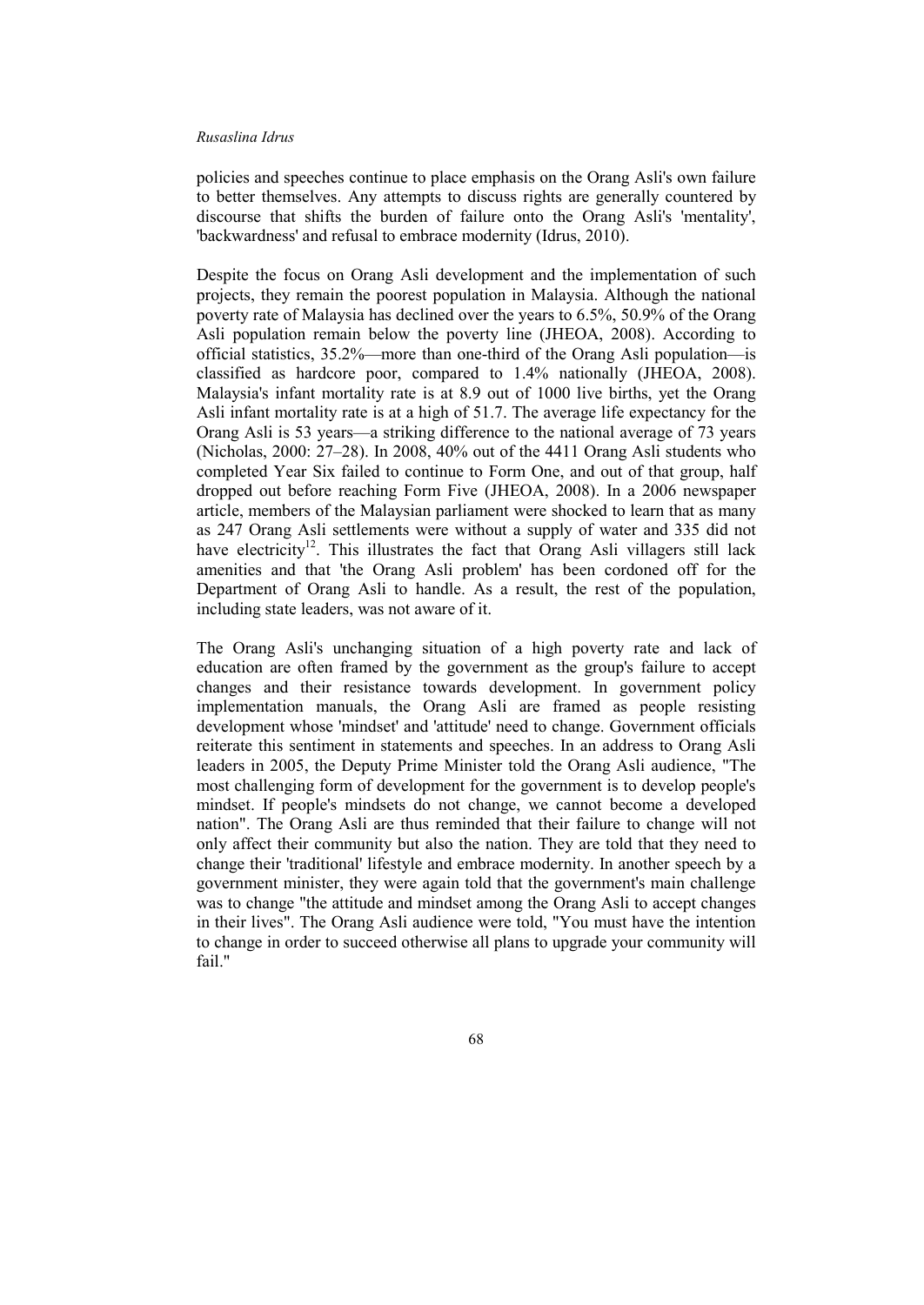In this narrative, what is omitted is how government policies and laws related to the Orang Asli make it challenging for them to be self-sufficient and emerge from poverty. Not having secure land tenure and constantly moving to new resettlement areas make it difficult for the Orang Asli to move out of conditions of extreme poverty (Nicholas, 2000: 38, 39). Additionally, the implementation of development projects that were poorly carried out and not in synchronisation with the Orang Asli's needs doomed them to failure. The government protection policy leaves the Orang Asli without a voice as all matters of their lives are controlled by the state.

In this vicious circle similar to the situation in Indonesia, the Orang Asli's "failure to improve" is used, as observed by Tania Li, "as rationales for their dispossession and as the justification to assign resources to people who will make better use of them" (Li, 2007: 21). Orang Asli land is converted into, among other things, oil palm plantations, logging concessions, dams, highways and projects labelled as being for the "greater good" but that are detrimental to the Orang Asli community (Endicott and Dentan, 2008: 32). Although the Orang Asli law was enacted to protect the community, this protection mandate is now used to justify control over them.

## **PROPOSAL FOR A NEW LAND POLICY**

In 2010, there was a proposal to amend the Aboriginal Peoples Act with regard to the land policy and structure of the Department. The recent proposal would provide land titles to the Orang Asli and allot between two and six acres of land per Orang Asli household. However, there is a catch. Not only will the land come from existing Orang Asli reserves and areas, but it must also be developed for commercial agriculture following the RISDA and FELCRA model. In this model, the existing Department of Orang Asli Affairs will be converted to a statutory body responsible for land development. Orang Asli households are expected to work on this land and only receive their titles after the crops mature. Even after getting the land titles, any transactions concerning the land will require permission from the Department of Orang Asli Affairs.

Although Orang Asli leaders have long been advocating for land titles for their community, this was far from what they had in mind. They point out that the proposal was first formulated without adequate consultation from the community. It was predetermined that the land will be developed for commercial agriculture thereby disregarding the Orang Asli's needs and wants. Existing crops, orchards and subsistence farms will be converted into a market-dependent monoculture. The Orang Asli may also lose their communal forests, which are important sources for food, medicine and other community resources. Small farmers who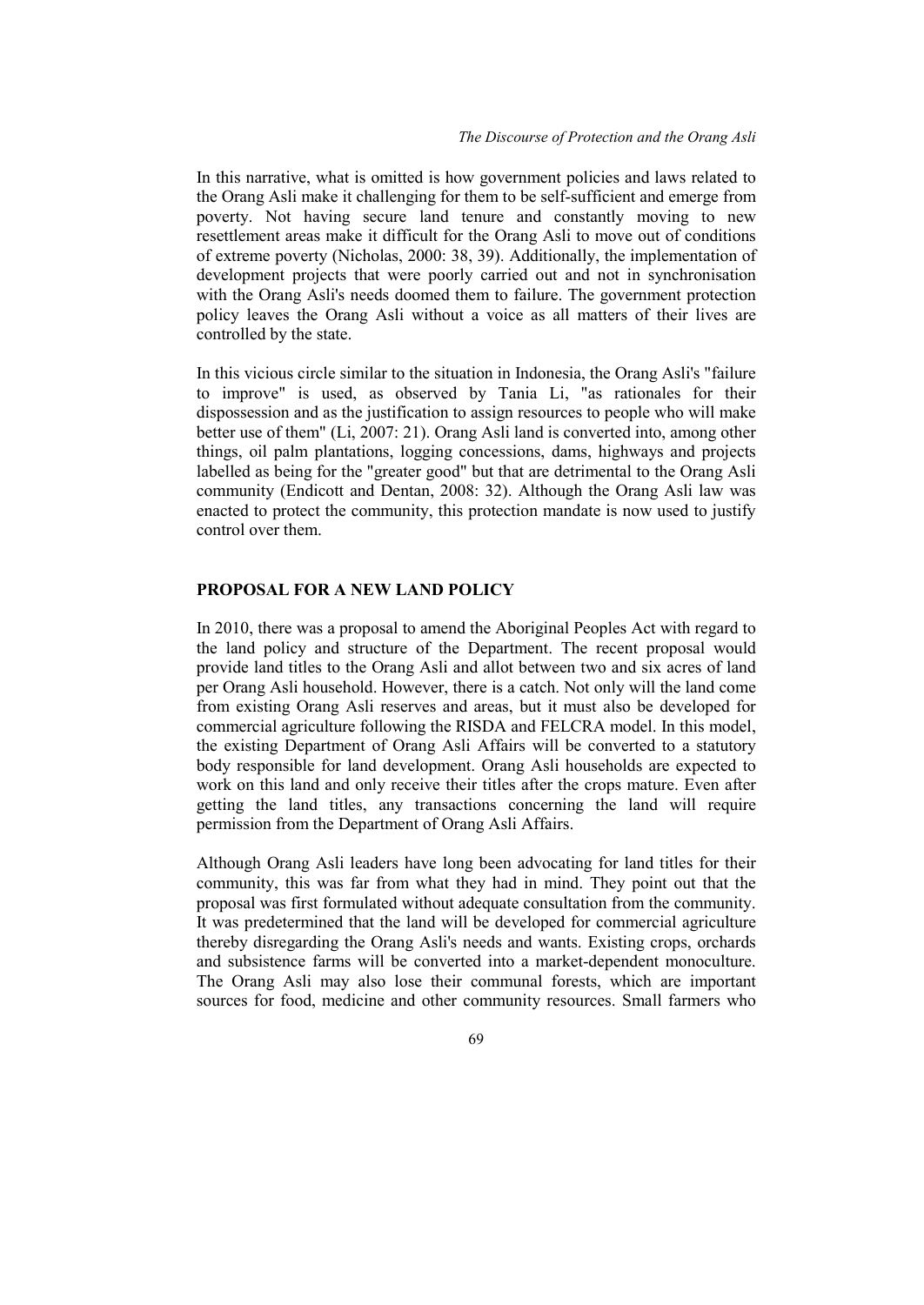switch solely to monocultures—such as oil palm and rubber—take enormous risks because they are subject to the boom and busts of the global market for those products.

Second, the area designated is reported to be less than half the total amount of land already acknowledged as Orang Asli land. It is uncertain what will happen to the rest of their customary land. Additionally, according to the new policy, only current heads of households can apply for the land. Orang Asli leaders attest that this will exclude unmarried adults, single mothers and the entire next generation.

Third, Orang Asli leaders argue that this proposal disregards the Orang Asli's unique position as indigenous peoples with special ties to the land. The land is a key part of the Orang Asli's livelihood and identity as indigenous peoples. The courts (e.g., *Sagong Tasi and Ors vs. State of Selangor and Ors 2002*) have already acknowledged this distinct relationship and recognised the Orang Asli's customary rights to ancestral land.

The Department of Orang Asli's response to the objection is to insist that the policy is in the best interest of the community. The Department continues to describe the community's objection as a rejection of modernity and as instigated by outsiders. The new policy, they insist, is for the well-being of the community. In March 2008, 3000 Orang Asli gathered in Putrajaya to protest the new land policy. Since then, Orang Asli leaders have repeatedly spoken out against the formulation of this new land policy, which impinges on their rights as citizens and threatens their way of life.

## **CONCLUSION**

The changing perceptions of the Orang Asli have shaped the laws and policies that affect them. In the colonial era, the Orang Asli were perceived to be 'primitive savages' low on the evolutionary ladder. There was also a romantic fascination with the Orang Asli as 'innocent', 'simple', 'noble savages' needing protection from the outside world. Policies and legislation created for the Orang Asli were established to protect them and preserve their traditional way of life. During the communist insurgency, the Orang Asli again needed to be protected this time from communist infiltration for the sake of national security. Later, in the post-independence era, the dominant motif concerning the Orang Asli switched from 'protection' to 'advancement'. The Orang Asli were perceived as needing to be developed and integrated into the mainstream community and were blamed for their 'failure' to change. The early colonial law is retained but reinterpreted to fit the political agenda of the time.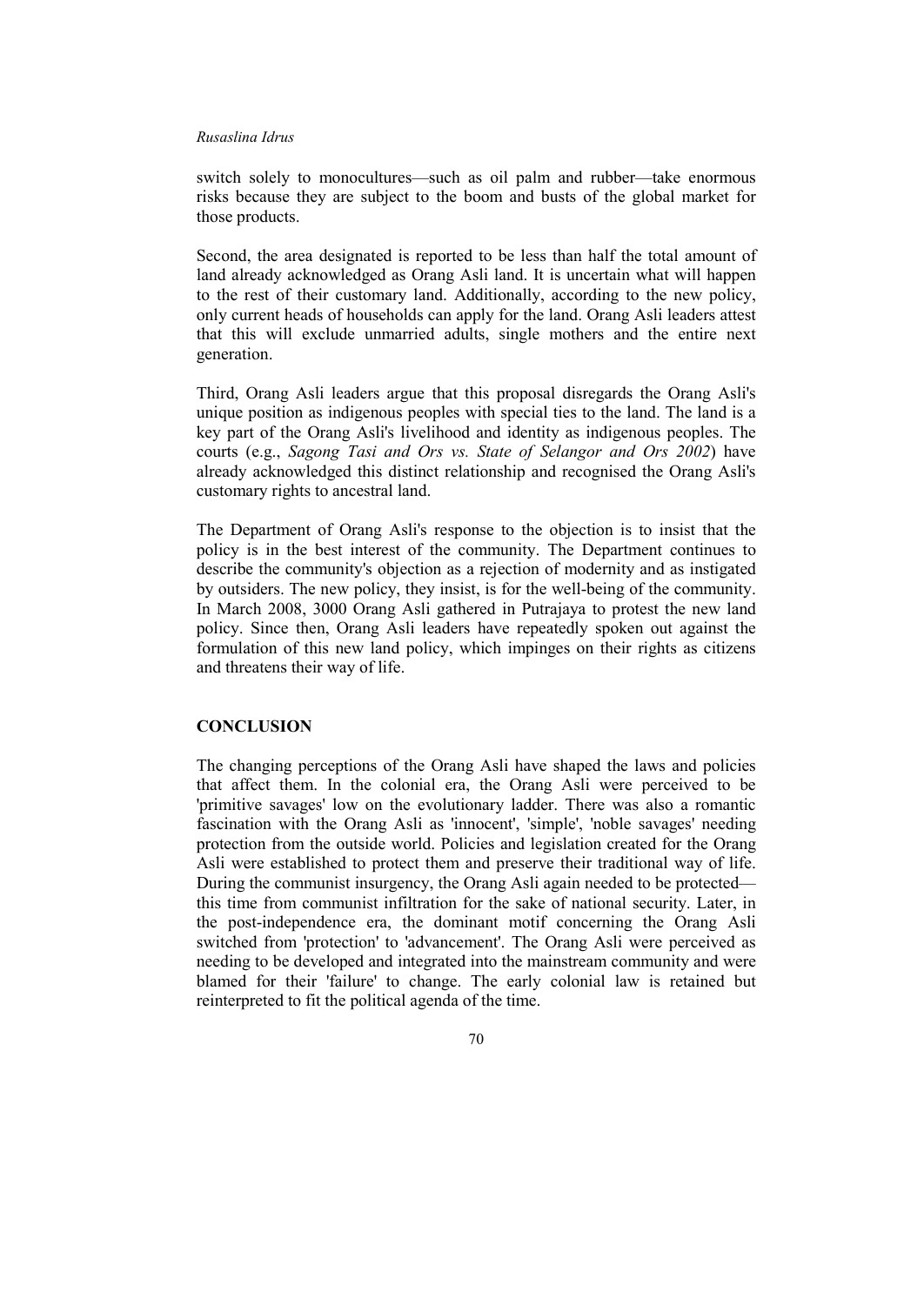The Orang Asli are thus trapped between a protectionist law that positions them as wards of the state with limited autonomy, rights, and control over their resources, on the one hand, and the post-independence policy of hyperdevelopment under which they are deemed to be failed subjects on the other hand. The Orang Asli's perceived failure to fit into the majority's model of development feeds into a vicious circle that reinforces the idea of the Orang Asli as needing guidance and protection. At times, the wish is the father to the thought, and this provides justification for the government to appropriate the Orang Asli's territory in the name of development and modernisation.

## **NOTES**

- 1. Nicholas and Baer (2007), in a study of health care for the Orang Asli, make a parallel argument regarding how paternalistic policies towards the Orang Asli (inherited from the British colonial state) have, over time, actually worked against the interest of the Orang Asli.
- 2. An impressive two-volume treatise on the "Pagan Races of the Malay Peninsula", compiled by Skeat and Bladgen (1906), includes the findings of previous surveys on the different aboriginal groups throughout the Peninsula.
- 3. Information on Pat Noone's character was derived from the biographies of the Noone brothers written by Dennis Holman, "Noone of the Ulu" (1958) and "In Search of the Dream People" (1972) by Richard Noone with Dennis Holman. Both of these books quote extensively from letters to home written by Pat Noone, which I draw upon here as the primary source when possible. There is overlap in materials in the two books, but the second is written with the voice of Richard Noone as the author. It also has more information about Richard Noone during the communist insurgency and his quest to uncover the mystery of Pat Noone's disappearance.
- 4. Pat Noone brought a piece of quartz from the area for an engineer friend to analyse and found it high in gold content.
- 5. Major Williams-Hunt was very sympathetic towards the Orang Asli and spent a great deal of time with a Semai community in Perak. He eventually married a Semai woman.
- 6. This resettlement strategy was also implemented in Malay and Chinese villages. However, it seemed that the Orang Asli camps were particularly poorly organised.
- 7. Richard Noone was also interested in the position because he wanted to solve the mystery of his brother's disappearance (Holman, 1958: xv).
- 8. Currently the Director General of the Department of Orang Asli Affairs.
- 9. Provisions dealing with compensation: Section 10, 11, 12 of Aboriginal Peoples Act.
- 10. See (Nobuta, 2009) for detailed discussion on the impact of Islamisation on the Orang Asli community.
- 11. Mohd Tap made this statement in his dissertation written while he was a senior officer at the Department of Orang Asli Affairs.
- 12. Title of piece: "Shocker on plight of Orang Asli"–New Straits Times, 29 September 2005 by Chok, S. L.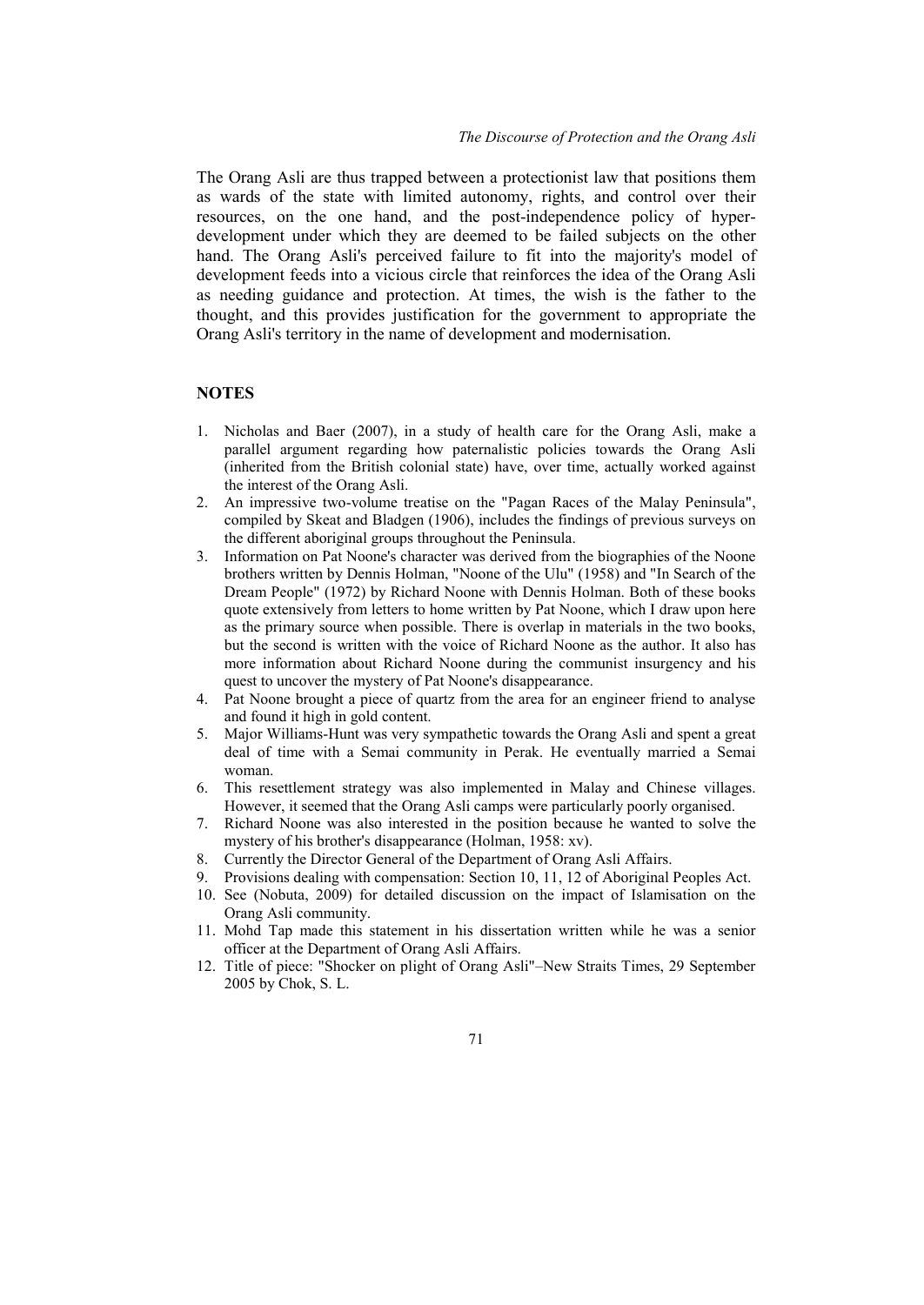## **REFERENCES**

- Andaya, L. Y. 2002. Orang Asli and the Melayu in the History of the Malay Peninsula. *Journal of the Malaysian Branch of the Royal Asiatic Society* 75(1): 23–48.
	- ———. 2008. *Leaves of the Same Tree: Trade and Ethnicity in the Straits of Melaka*. Honolulu: University of Hawaii Press.
- Bourien, P. 1865. On the wild tribes of the interior of the Malay Peninsula. *Transactions of the Ethnological Society of London* 3: 72–83.
- British Archives. 1953a. *Aborigines in the Federation of Malaysia*, British Archives CO 1022/475. The Straits Budget, 14 December 1953.
- ———. 1953b. *Telegram correspondences between the State Secretary of the Colonies and General Templer*, British Archives CO 1022/475, 10 and 12 December 1953.
- British Archives. 1939. *The Aboriginal Tribes Enactment, Protection of Aborigine*, Colonial Records CO 717/144/12.
- Carey, I. 1976. *Orang Asli: The aboriginal tribes of Peninsular Malaysia.* Kuala Lumpur: Oxford University Press.
- Dentan, R. K., K. Endicott, A. G. Gomes and M. B. Hooker. 1996. *Malaysia and the "original people": A case study of the impact of development on indigenous people*. Boston, MA: Allyn and Bacon.
- Department of Information. 1961. *Statement of policy regarding the administration of the aborigines of the Federation of Malaya*. Kuala Lumpur: Ministry of the Interior.
- Dirks, N. B. 1992. *Colonialism and culture*. *The comparative studies in society and history book series*. Ann Arbor: University of Michigan Press.
- Edo, J. 2002. Traditional Alliances: Contact between the Semais and the Malay State in pre-Modern Perak. In *Tribal communities in the Malay world: Historical, cultural and social perspectives*, ed. G. Benjamin and C. Chou, 137–159. Singapore: Institute of Southeast Asian Studies.
- Endicott, K. 1983. The effect of slave raiding on the aborigines of the Malay Peninsula. In *Slavery, bondage and dependency in Southeast Asia,* ed. A. Reid, 216–245. Brisbane, Australia: University of Queensland Press.
- Endicott, K. and R. Dentan. 2008 [2004]. Into the mainstream or into the backwater? Malaysian assimilation of Orang Asli. In *Civilizing the margins: Southeast Asian government policies for the development of minorities*, ed. C. Duncan, 24–55. Ithaca, USA: Cornell University Press.
- Evans, I. H. N. 1918. Some Sakai beliefs and customs. *The Journal of the Royal Anthropological Institute of Great Britain and Ireland* 48: 179–197.
- Harper, T. N. 1997. The politics of the forest in Colonial Malaya. *Modern Asian Studies* 31(1): 1–29.
- Hirschman, C. 1986. The making of race in Colonial Malaya: Political economy and racial ideology. *Sociological Forum* 1(2): 330–361.
- Ho, E. 2004. Empire through diasporic eyes: A view from the other boat. *Comparative Studies of Society and History* 46(2): 210–246.
- Holman, D. 1958. *Noone of the Ulu*. London: Heinemann.
- Hooker, M. B. 1972. *Adat laws in Modern Malaya; Land tenure, traditional government, and religion*. Kuala Lumpur: Oxford University Press.
	- 72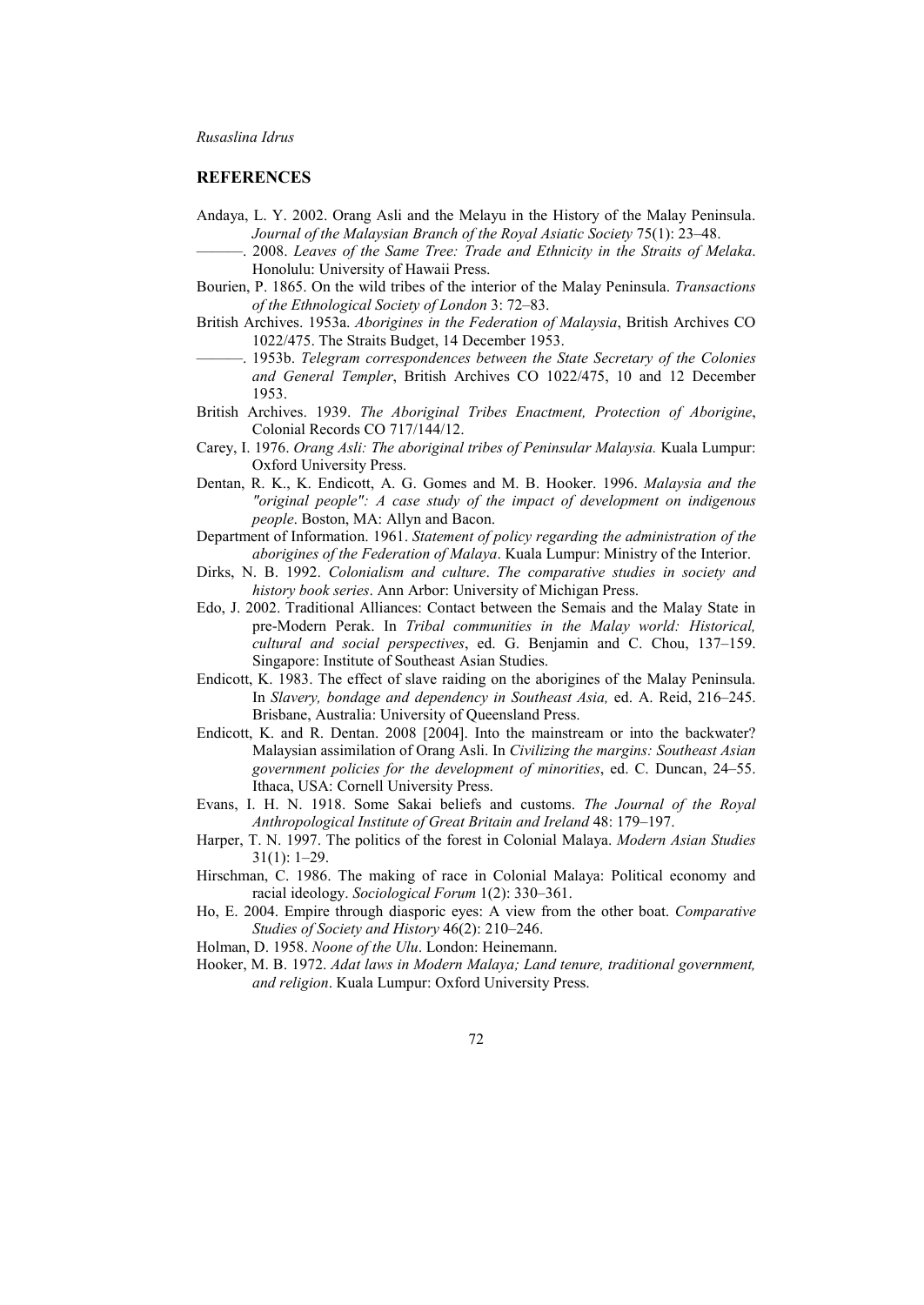- Idrus, R. 2010. From wards to citizens: Indigenous rights and citizenship in Malaysia. *Political and Legal Anthropology Review* 33(1): 89–108.
- JHEOA. 2008. *Data maklumat asas Jabatan Hal Ehwal Orang Asli*. Kuala Lumpur: Bahagian Perancangan dan Penyelidikan, Jabatan Hal Ehwal Orang Asli (JHEOA).
- Knocker, F. W. 1909. Notes on the wild tribes of the Ulu Plus, Perak. *The Journal of the Royal Anthropological Institute of Great Britain and Ireland* 39: 142–155.
- Leary, J. D. 1995. *Violence and the dream people: The Orang Asli in the Malayan Emergency, 1948*–*1960*. Athens, OH: Center for International Studies, Ohio University.
- Li, T. M. 2007. *The will to improve: Governmentality, development and the practice of politics*. Durham, NC: Duke University Press.
- Ludden, D. 1992. India's development regime, in *Colonialism and culture*, ed. N. B. Dirks, 247–288. Ann Arbor, MI: University of Michigan.
- Means, G. P. 1985. The Orang Asli: Aboriginal policies in Malaysia. *Pacific Affairs* 58(4): 637–652.
- Merry, S. E. 2000. *Colonizing Hawai'i: The cultural power of law*. Princeton, NJ: Princeton University Press.
- Mohd Tap, S. 1990. An examination of development planning among the rural Orang Asli of West Malaysia. PhD diss., University of Bath.
- *New Straits Times*. 2005. Shocker on plight of Orang Asli. 29 September. http:// findarticles.com/p/news-articles/new-straitstimes/mi\_8016/is\_20050929/shocker -plight-orang-asli/ai\_n44299569/ (accessed 20 March 2011).
- Nicholas, C. 2000. *The Orang Asli and the contest for resources: Indigenous politics, development, and identity in Peninsular Malaysia*. Copenhagen: International Work Group for Indigenous Affairs.
- ———. 2002. Organizing Orang Asli identity. In *Tribal Communities in the Malay world: Historical, cultural and social perspectives*, eds. G. Benjamin and C. Chou, 119–136. Singapore: Institute of Southeast Asian Studies.
- Nicholas, C. and A. Baer. 2007. Health care for the Orang Asli: Consequences of paternalism and non-recognition. In *Health care in Malaysia: The dynamic of provision, financing and access,* eds. H. L. Chee and S. Barraclough, 119–136. London: Routledge.
- Nobuta, T. 2009. *Living on the periphery: Development and Islamization among the Orang Asli in Malaysia*. Subang Jaya, Malaysia: Center for Orang Asli Concerns.
- Noone, H. D. 1936. Report on the settlements and welfare of the Ple-Temiar Senoi of the Perak-Kelantan watershed. *Journal of the Federated Malay States Museums* 19(1): 1–85.
- Noone, R. and D. Holman. 1972. *In search of the dream people*. New York: William Morrow & Co.
- Ong, A. 1999. *Flexible citizenship: The cultural logics of transnationality*. Durham, NC: Duke University Press.
- Pels, P. 1997. Anthropology of colonialism: Culture, history and the emergence of Western governmentality. *Annual Review of Anthropology* 27: 163–183.
- Schebesta, P. 1927. The Negritos of the Malay Peninsula. Subdivisions and names. *Man* 27: 89–94.